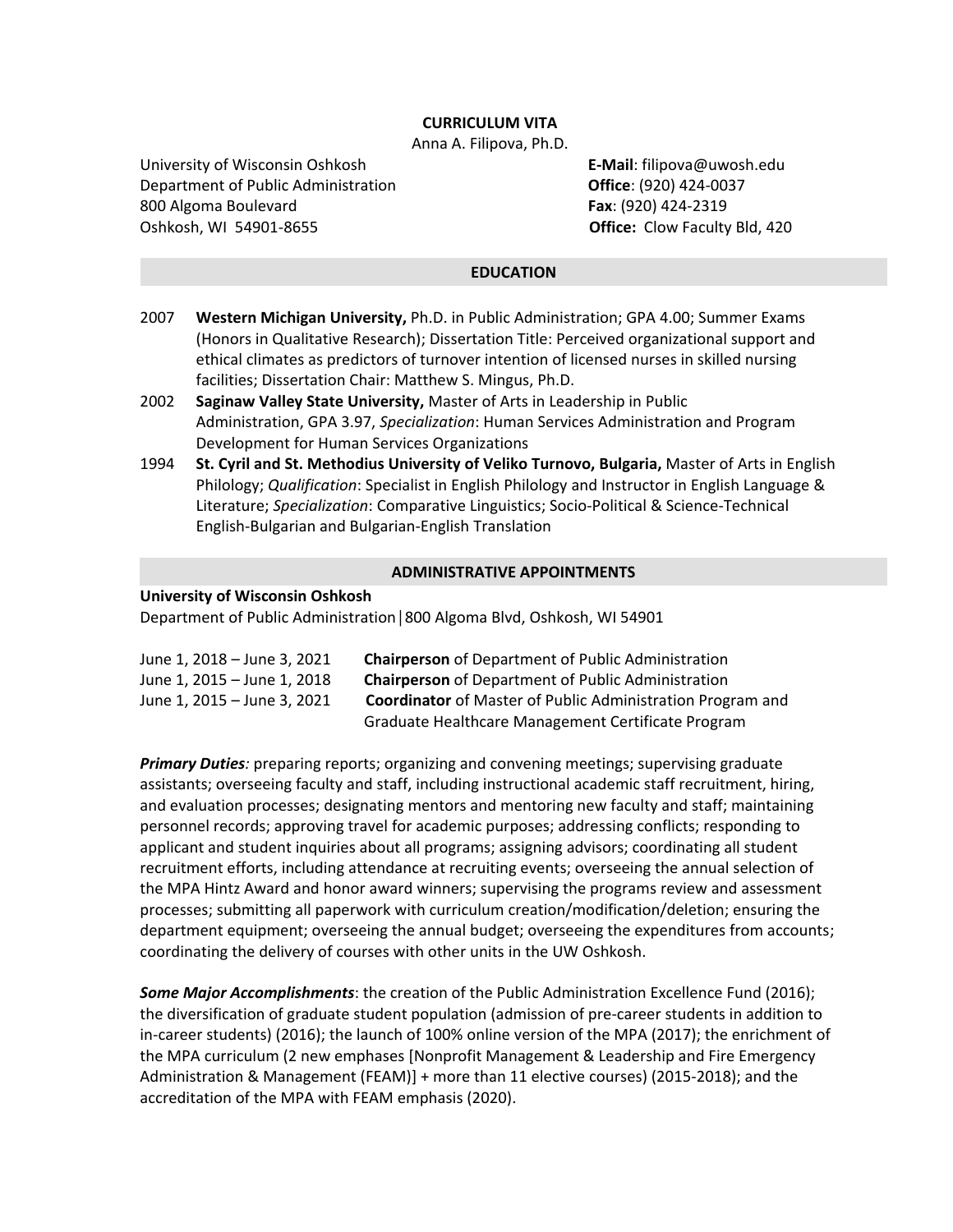# **FACULTY APPOINTMENTS**

**University of Wisconsin Oshkosh,** a Carnegie Doctoral/Professional University (D/PU) Department of Public Administration**│**800 Algoma Blvd, Oshkosh, WI 54901

Fall 2018 **Professor** (September 1, 2018)

Fall 2013 **Associate Professor** (granted early tenure, September 1, 2013)

- Fall 2012 **Associate Professor** (promoted, September 1, 2012, tenure-track)
- 2009-2012 **Assistant Professor** (tenure-track) *Primary Duties:* teaching core courses in the MPA program (MPA 723, 715, and 742); teaching MPA elective courses in the health agency administration emphasis and the Graduate Healthcare Management Certificate program (MPA 762, 773, 729); teaching other non-load courses (internship, thesis, field project, independent study); teaching occasionally undergraduate public administration courses through OCE (PUB ADM 362, 221, & 364); being engaged in research, publication, professional development, and research dissemination; and being involved in institutional, professional, and public service.

**Western Michigan University,** a Carnegie Doctoral University-high research activity (R2) School of Public Affairs and Administration (SPAA)**│**220 E Walwood Hall, Kalamazoo, MI

2007-2009 **Assistant Professor** (full-time, term, starting fall 2007) 2006 **Professional Instructor** (adjunct; summer 2006) *Primary Duties:* teaching graduate and doctoral courses; advising graduate students in WMU Lansing campus; serving the SPAA in other aspects (e.g., standing committees).

# **"Georgi Benkovski" Air Force Academy**

Department of Foreign Languages │ 5856 City of Dolna Mitropolia, Bulgaria

1994-2000 **Assistant Professor** (full-time/permanent, civilian) *Primary Duties***:** teaching British and American English as a second language to cadets and officers; and conducting university and professional service.

#### **GRADUATE ASSISTANTSHIPS**

resources, organization theory and behavior, and organization development.

#### **Western Michigan University (WMU)**

School of Public Affairs and Administration (SPAA)**│**220 E Walwood Hall, Kalamazoo, MI

2005-2007 **Graduate Teaching Assistant** *Primary Duties:* designed and **sole-taught** three master's courses in human

2003-2005 **Graduate Research Assistant** *Primary Duties:* completing 600 hours of research service activities such as conducting library and archival research and diagnostic analysis of statistical data on diverse healthcare administration related topics.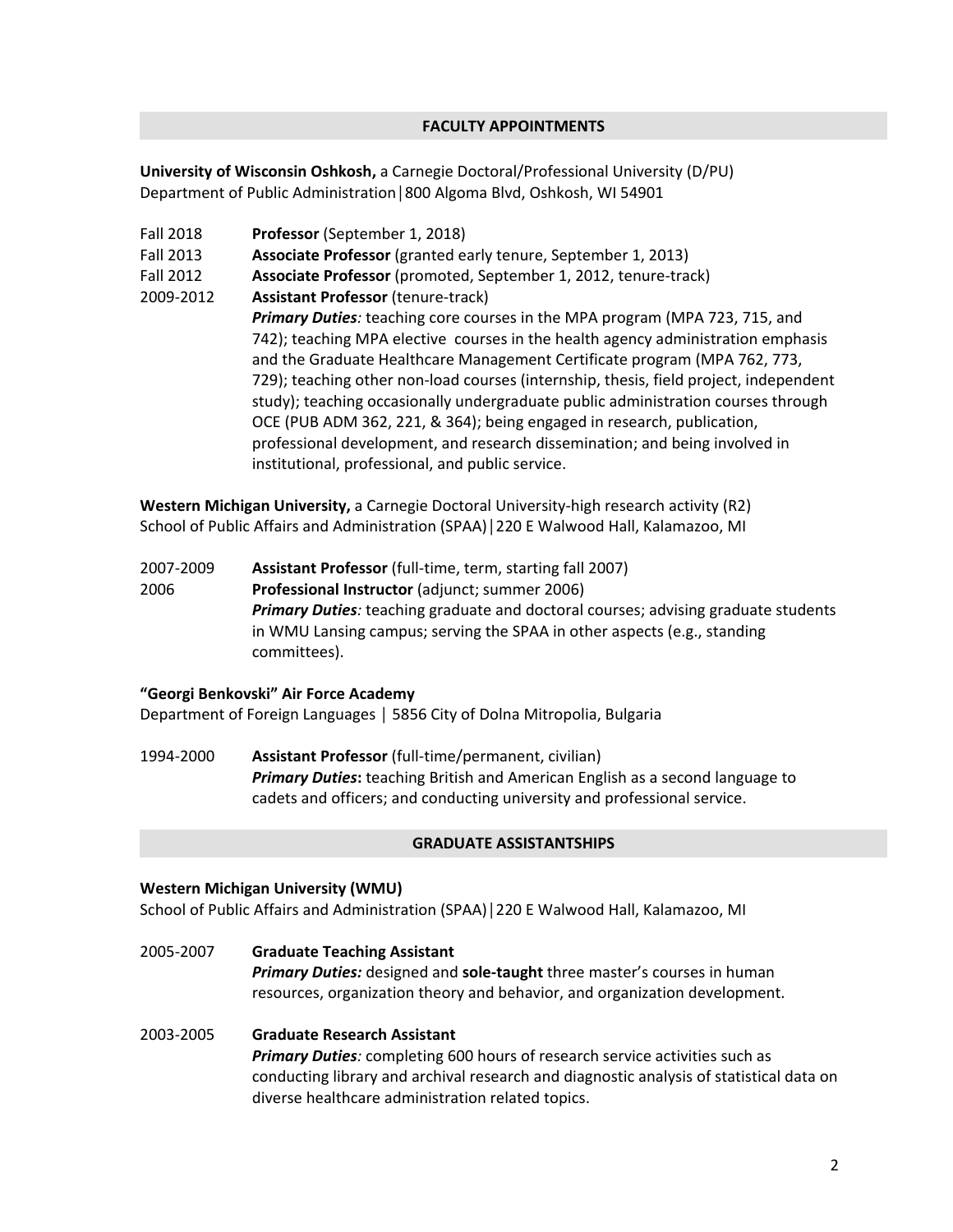#### **GRADUATE RESEARCH & TRAVEL AWARDS, HONORS & FELLOWSHIP**

#### **Western Michigan University (WMU)**

School of Public Affairs and Administration (SPAA)**│**220 E Walwood Hall, Kalamazoo, MI

- 2008 **National Honor Society of Phi Kappa Phi**, WMU-Chapter 248 The Honor Society of Phi Kappa Phi recognizes "academic work of extraordinary quality, exemplary leadership, and research that advances human knowledge"
- 2006 **Student Award Program Grant (External Grant)** The Blue Cross Blue Shield of Michigan Foundation; **Awarded**: \$3,000 Won a state-competitive grant that sponsored research on potential facilitators and barriers to the retention of licensed nurses in skilled nursing facilities in Michigan

# 2006 **Graduate Student Research & Travel Funds Awarded**: \$600 for dissertation research

2006 **Grand Rapids Fire Department, Grand Rapids, Michigan (External Contract)** Research: "Fire Department Organization and Employee Satisfaction Survey"; **Contract Award**: \$1,000 Conducted compilation and statistical analysis of employee survey data, and wrote a report for the Grand Rapids Fire Department, Michigan.

# 2006 **Graduate Student Research & Travel Funds Awarded**: \$600 travel for presentation at the 64th Midwest Political Science Association Annual National Conference, Chicago, Illinois, April 2006.

- 2005 **National Honor Society for Public Affairs & Administration**, Pi Alpha Alpha, WMU The Global Honor Society for Public Affairs and Administration "recognizes outstanding scholarship and accomplishment in public affairs and administration."
- 2004 **Fellow of** t**he National Science Foundation Research Ethics**, UWU A semester of full-time training in the program "Research Ethics: An Institutional Change Model" at Western Michigan University.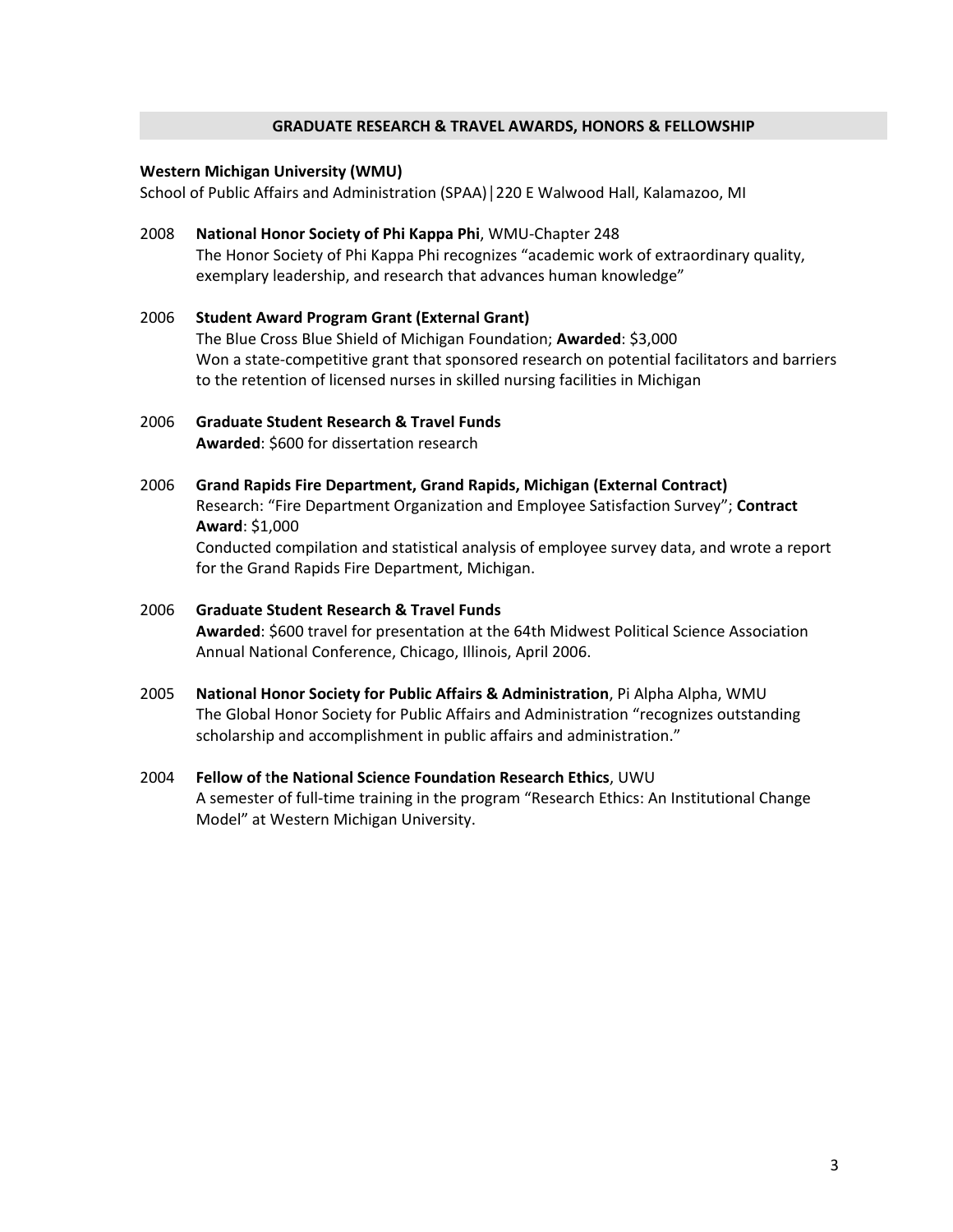# **TEACHING EFFECTIVENESS**

# **AWARDS FOR TEACHING EXCELLENCE & NOMINATIONS**

# 2016 **2016 Edward M. Penson Distinguished Teaching Award** UW Oshkosh Foundation; Awarded: \$1,000 The Edward M. Penson Award recipients are selected based on their teaching excellence, service, professional commitment, and scholarly growth. 2014 **2014 Edward M. Penson Faculty Award** UW Oshkosh Foundation; Awarded: \$1,000 The Edward M. Penson Award recognizes faculty members who have made significant

contributions to their colleges and the University.

2019 Nominated by COLS Dean for the **2019 Regents Teaching Excellence Awards**

2020 Nominated by COLS Dean for the **2020 Regents Teaching Excellence Awards**

|                  | <b>UW Oshkosh</b>                                       | <b>WMU School of Public</b>  | <b>Air Force</b> |
|------------------|---------------------------------------------------------|------------------------------|------------------|
|                  | <b>Public Administration Department</b>                 | <b>Affairs and</b>           | Academy          |
|                  |                                                         | Administration               | <b>Bulgaria</b>  |
|                  | 2009-Present                                            | 2006-2009                    | 1994-2000        |
| <b>Doctoral</b>  |                                                         | PADM 6610                    |                  |
|                  |                                                         | Intellectual History of      |                  |
|                  |                                                         | <b>Public Administration</b> |                  |
| <b>Masters</b>   | 1. MPA 715 Leadership and Ethics                        | 1. PADM 6080                 | <b>British</b>   |
| On-campus        | 2. MPA 723 Organization Theory and Practice             | Organization Theory &        | English for      |
| and 100%         | 3. MPA 742 Human Resources Management in the            | <b>Behavior</b>              | Aviation         |
| Online           | <b>Public Sector</b>                                    | 2. PADM 6090                 | Purposes         |
|                  | 4. MPA 729 Healthcare Organization and Management       | Organization                 |                  |
|                  | 5. MPA 762 Healthcare Administration Law                | Development                  | General          |
|                  | 6. MPA 773 Health Care Policy                           | 3. PADM 6270 Human           | <b>British</b>   |
|                  | 7. MPA 750 Strategic Planning in Public & Nonprofit     | <b>Resources Management</b>  | English          |
|                  | Organizations                                           | 4. PADM 6060 Applied         |                  |
|                  | 8. MPA 750 Strategic Planning in Health Care            | <b>Research Methods</b>      | American         |
|                  | Organizations (taught in fall 2009 as a special course) | 5. PADM 6481 Strategic       | English for      |
|                  | 9. MPA 790 Field Project*                               | and Program Planning         | Military         |
|                  | 10. MPA 792 Thesis*                                     |                              | Purposes         |
|                  | 11. MPA 796 Independent Study*                          |                              |                  |
|                  | 12. MPA 795 Internship*                                 |                              |                  |
| <b>Bachelors</b> | 1. PUB ADM 364 Administrative Leadership & Behavior     |                              |                  |
| 100%             | 2. PUB ADM 362 Public Personnel                         |                              |                  |
| Online           | 3. PUB ADM 221 Introduction to Public Administration    |                              |                  |
|                  | 4. LIB STDS 436: Senior Project                         |                              |                  |

# **COURSES TAUGHT**

\*Courses taught not for load.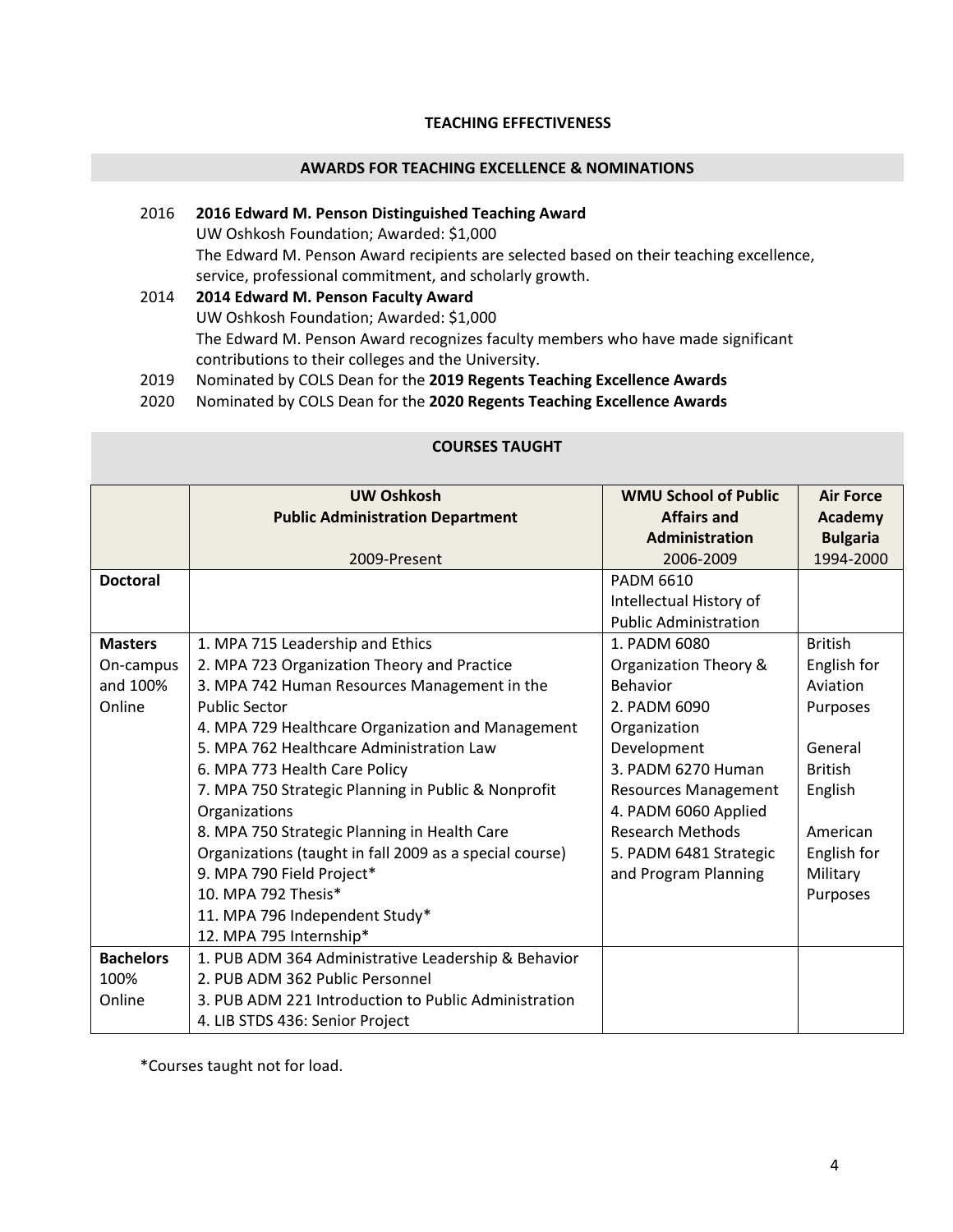### **SUPERVISED STUDENT PROJECTS**

# **Thesis Chair (non-load)**

- 2017 "The High Cost for Wisconsin: Underinsured Seek Emergency Departments to Fulfill Dental Needs"
- 2015 "An Assessment of University Students Binge Eating and Its Impact on Work and School Productivity"

# **Field Project: First Reader (non-load)**

- 2014 "Areas of Electronic Medical Records Impacts in Nursing Practices"
- 2014 "Emergency Medical Treatment and Labor Act & Its Impact on Patient Dumping"
- 2012 "Veteran Services in Wisconsin's Public Colleges and Universities"
- 2010 "The Role of Interpersonal, Mass Media, and Internet on Health Behaviors"

### **Independent Study (non-load)**

- 2019 "History of Mental Health Policy"
- 2018 "Ethics and Law in Health Care"

### **Internship (non-load)**

2019 "UW Oshkosh Sponsored Programs"

# **Credit for Prior Learning (CPR) Portfolio Assessor**

- 2022 CPR Assessor for PUB ADM 364 for OCE Leadership Development major
- 2021 CPR Assessor for MPA 715 for MPA program
- 2018 CPR Assessor for PUB ADM 364 for OCE Leadership Development major
- 2017 CPR Assessor for PUB ADM 362 for OCE FERM major
- 2016 CPR Assessor for PUB ADM 362 for OCE FERM major

#### **Faculty Advisor of Student Presentations at the University Celebration of Scholarship**

- 2016 "The High Cost for Wisconsin: Underinsured Seek Emergency Departments to Fulfill Dental Needs." (Student Presenter: Kathryn Scheeler). 23<sup>st</sup> Annual Student Research & Creative Activities Day, April 26, 2016
- 2015 "Fraudulent Billing and Improper Medicare and Medicaid Payments: New Solutions to Old Problems." (Student Presenter: Nana Coleman). Celebration of Scholarship, April 23, 2015.
- 2014 "An Assessment of University Students Binge Eating and Its Impact on Work and School Productivity." (Student Presenter: Cherri Stoffel). Celebration of Scholarship: 21st Annual Student Research & Creative Activities Day, April 24, 2014 & Provost's Award Ceremony, April 23, 2015.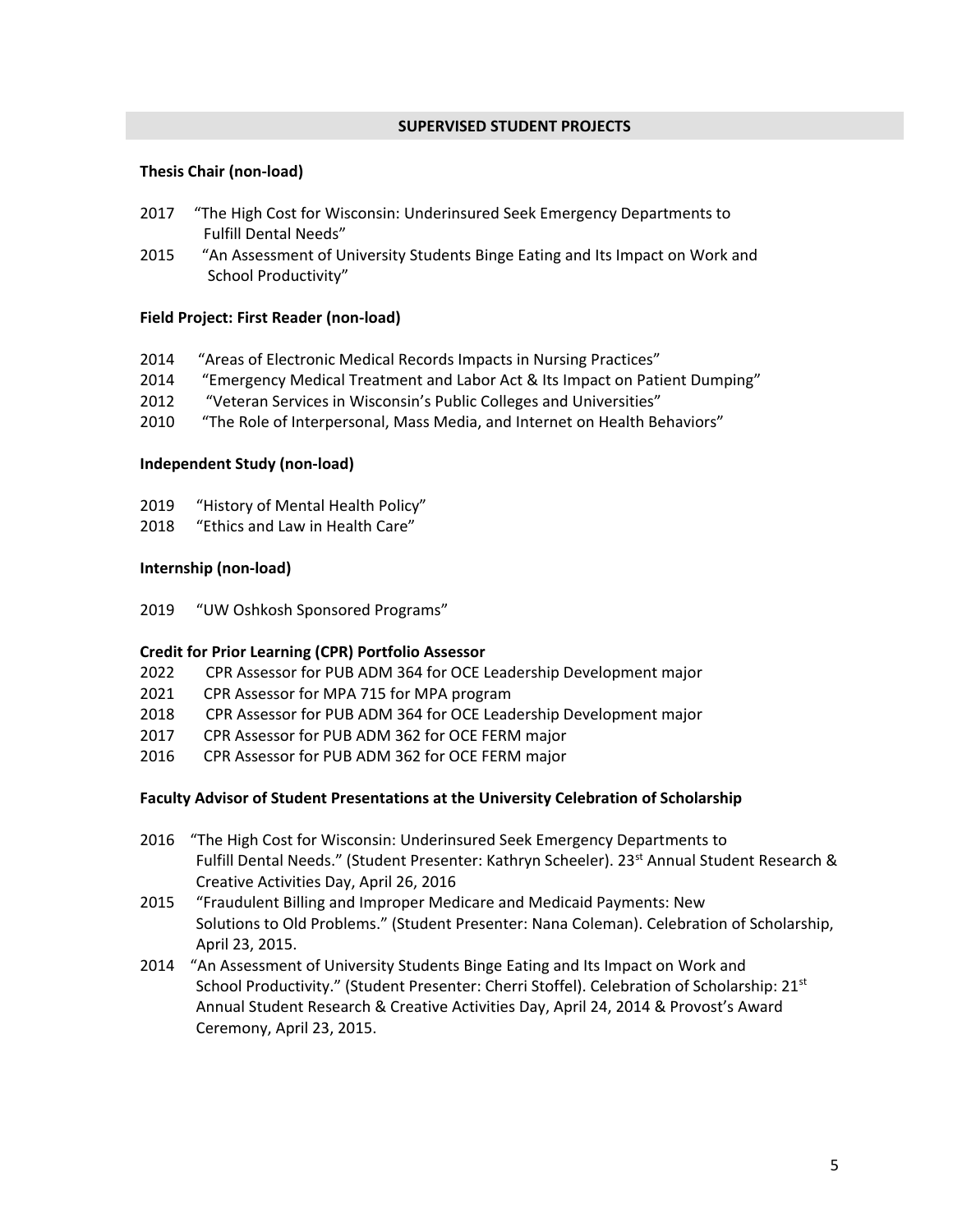#### **PUBLICATIONS**

# **Peer-Reviewed Articles**

- **2022 Filipova, A. A.** Leadership Implications Related to Bullying and Intent-to-Leave Among Licensed Practical Nurses. *The Journal of Nursing Administration, 52*(5)-accepted; expected publication in May, 2022.
- **2020 Filipova, A. A.** (May/June 2020). Relationship of direct-to-consumer advertising to efficiency of care, quality of care, and health outcomes. *Journal for Healthcare Quality, 42*(3)*,* e18-e31. Impact Factor: 1.095.
- **2020 Filipova, A. A.** (Mar 17, 2020). Physician assistants' views of direct-to-consumer advertising effects during patient encounters. *Internet Journal of Allied Health Sciences and Practice, 18*(2), Article 2, ISSN 1540-580X. IF: 0.502[; https://nsuworks.nova.edu/ijahsp/vol18/iss2/2/](https://nsuworks.nova.edu/ijahsp/vol18/iss2/2/)
- **2018 Filipova, A. A.** (2018). Countering bullying among nurses in the workplace. *The Journal of Nursing Administration, 48*(10), 487-494. Impact Factor: 1.737; 5-year IF: 2.067.
- **2018 Filipova, A. A**. (2018). Direct-to-consumer advertising effects on nurse-patient relationship, authority, and prescribing appropriateness. *Nursing Ethics, 25*(7), 823-840*.* Impact Factor: 2.874; 5-year IF: 3.156.
- **2016 Filipova, A. A.** (2016). Graduate students' poster session experiences: Do levels of academic self-efficacy and individual characteristics play a role? *Journal on Excellence in College Teaching, 27*(3), 173-200. Acceptance rate, 20%
- **2016 Filipova, A. A.** & Stoffel, L.C. (2016). The prevalence of binge eating disorder and its relationship to work and classroom productivity and activity impairment. *The Journal of American College Health, 64*(5), 349-361. Impact Factor: 2.14.
- **2015 Filipova, A. A.** (2015). Health information exchange capabilities in skilled nursing facilities. *CIN: Computers, Informatics, Nursing, 33*(8), 346-358. Impact Factor: 1.985; <5 year Impact Factor: 2.127.
- **2015 Filipova, A. A.** (2015). The impact of thought self-leadership education on graduate students' perceptions of ethics and cognitive competencies. *Journal on Excellence in College Teaching, 26*(1)*,* 1-21. Acceptance rate, 20%
- **2014 Filipova, A. A.** (2014). Factors influencing the satisfaction of rural physician assistants: A cross-sectional study. *Journal of Allied Health*, *43*(1), 24-33. The journal's overall acceptance rate is 34%. Impact Factor: 0.581.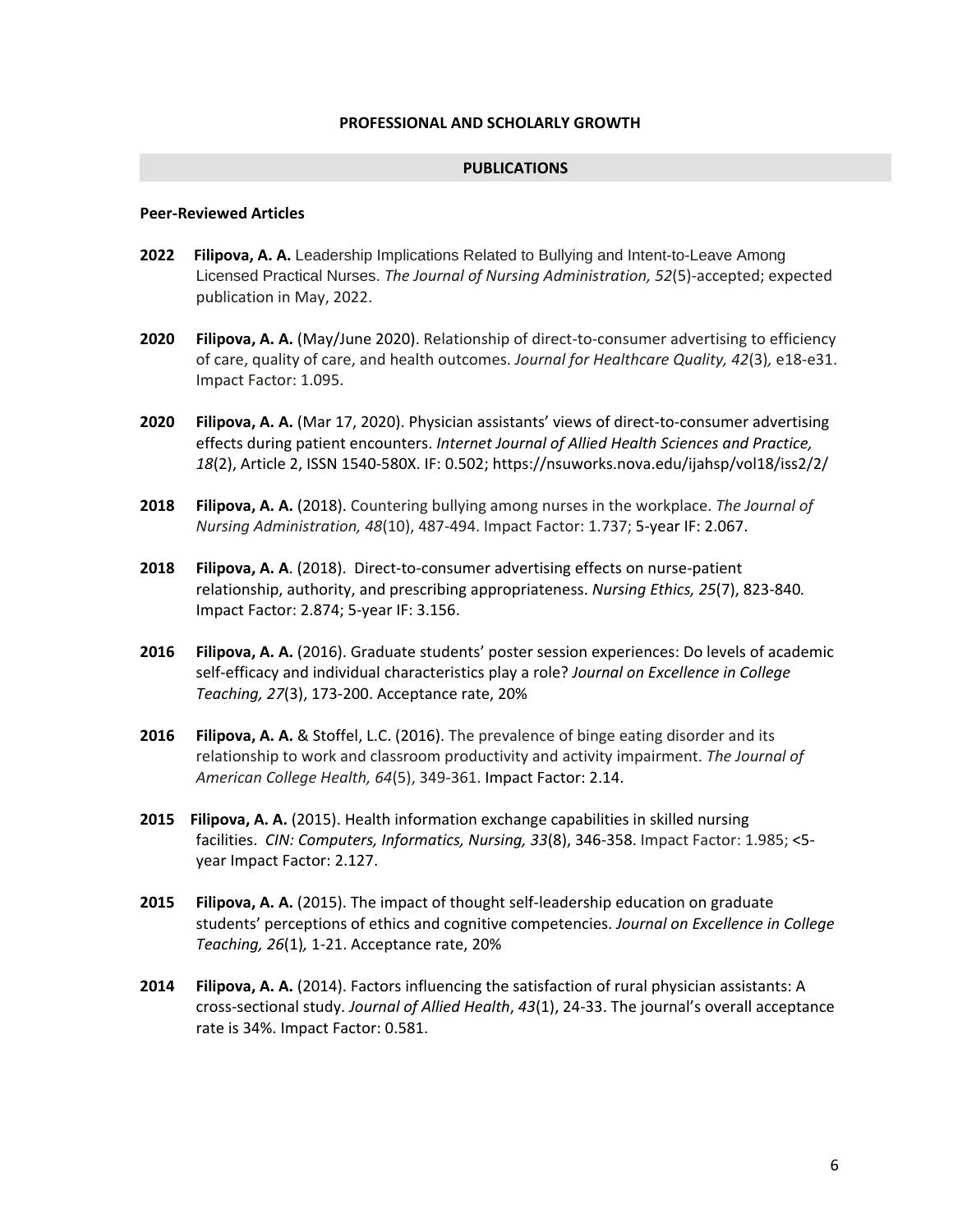### **PUBLICATIONS (CONTINUED)**

#### **Peer-Reviewed Articles**

- **2013 Filipova, A. A.** (2013). Electronic health records use and barriers and benefits to use in skilled nursing facilities. *CIN: Computers, Informatics, Nursing*, *31*(7), 305-318. Impact Factor: 1.985; <5-year Impact Factor: 2.127. [Reprinted in Topical Collection to Issue 6 (December, 2013). The impact of technology on care of elders. *CIN: Computers, Informatics, Nursing, 31,* TC237-TC250.]
- **2011 Filipova, A. A.** (2011). Ethical climates in for-profit, nonprofit, and government skilled nursing facilities: Managerial implications for partnerships. *Journal of Nursing Administration's Healthcare Law, Ethics and Regulation, 13*(4), 125-131. SJR (SCImago Journal Rank) Score: 0.542.
- **2011 Filipova, A. A.** (2011). Relationships among ethical climates, perceived organizational support, and intent-to-leave for licensed nurses in skilled nursing facilities. *Journal of Applied Gerontology, 30*(1), 44-66. Impact Factor: 2.144.
- **2009 Filipova, A. A.** (2009). Licensed nurses' perceptions of ethical climates in skilled nursing facilities. *Nursing Ethics*, *16*(5), 574-588. Impact Factor: 2.874; 5-year IF: 3.156.
- **2009** Peters, R. & **Filipova, A.** (2009). Optimizing cognitive-dissonance literacy in ethics education. *Public Integrity, 11*(3), 201-220. Impact Factor: 1.197.

# **Encyclopedia Entries**

- **2016 Filipova, A. A.** (2016). Organizational burnout. In A. Farazmand (ed.), *Global Encyclopedia of Public Administration, Public Policy, and Governance*. (pp. 1-9, 4,927 words). Switzerland: Springer International Publishing AG. [doi:10.1007/978-3-319-31816-5\\_3002-1.](http://link.springer.com/referenceworkentry/10.1007/978-3-319-31816-5_3002-1) In print and e-book.
- **2016 Filipova, A. A.** (2016). Expectancy theory in organizations. In A. Farazmand (ed.), *Global Encyclopedia of Public Administration, Public Policy, and Governance.*  (pp. 1-9, 4,955 words). Switzerland: Springer International Publishing AG. DOI 10.1007/978- 3-319-31816-5\_3003-1. In print and e-book.

#### **Dissertation**

**2007 Filipova, A. A.** (2007). Perceived organizational support and ethical climates as predictors of turnover intention of licensed nurses in skilled nursing facilities (Doctoral Dissertation). ProQuest Dissertations and Theses. 461 pages. Ann Arbor: ProQuest/UMI. (Publication No: 3293174); *Dissertation Abstracts International, 68*(12).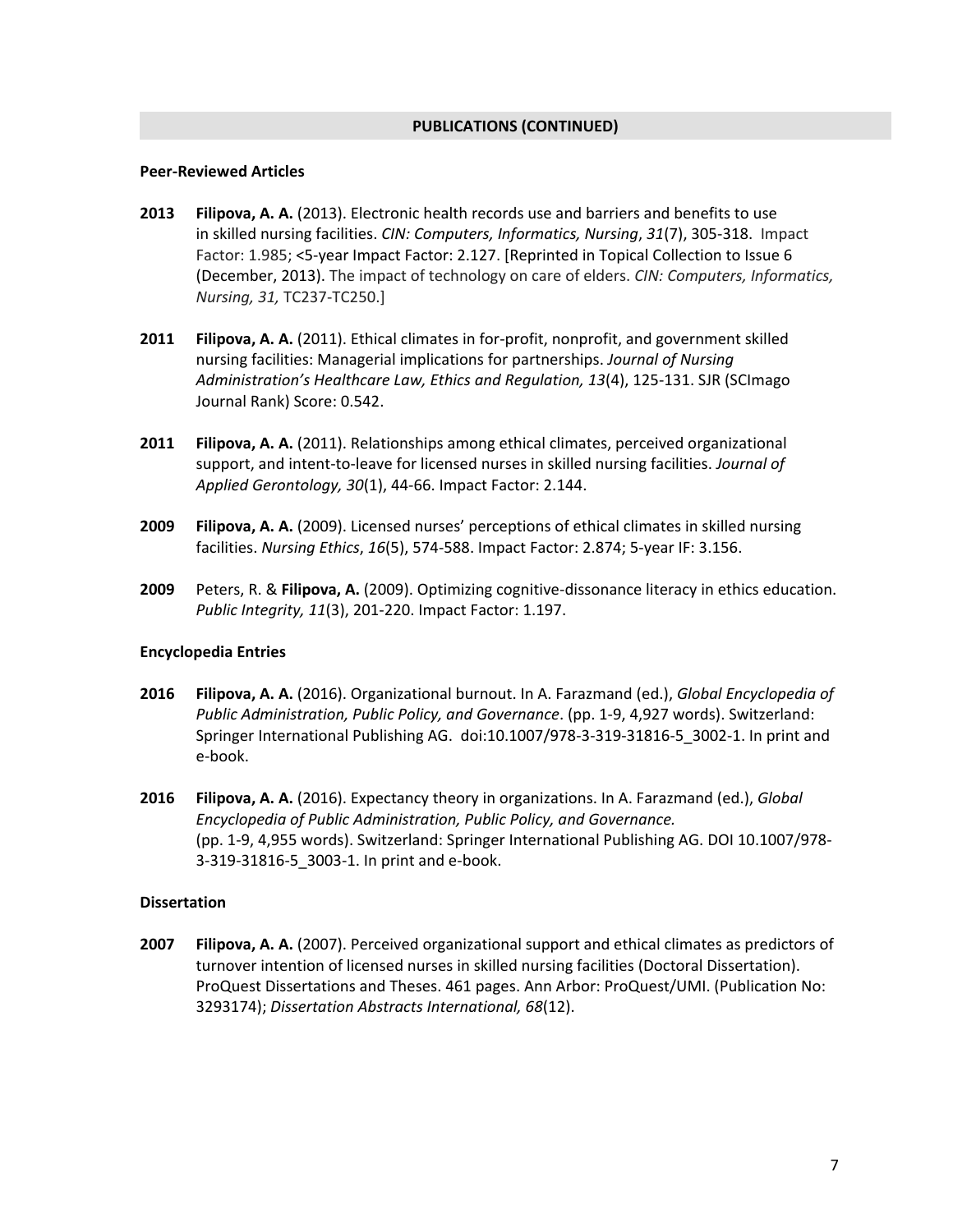# **CONFERENCE PRESENTATIONS**

- 2022 **Filipova, A. A.** "The Effects of Job Stressors, Perceived Organizational Support, and Authentic Leadership on Bullying." Proposal submitted to the 2022 International Conference on Communication in Healthcare, Caledonian University, Glasgow, U.K., Sept. 5-9, 2022.
- 2021 **Filipova, A. A.** "Physician Assistants' Perceptions of Self-Communication Competencies during Direct-to-Consumer Advertising Interactions with Patients." Accepted for presentation at the online 2021 International Conference on Communication in Healthcare, organized by the American Academy of Communication in Healthcare in partnership with EACH: International Association for Communication in Healthcare, Oct. 17- 20, 2021.
- 2020 **Filipova, A. A.** "Workplace Bullying and Nurses' Intention-to-Leave: Implications for Communication Interventions." Presented at the *18th International Conference on Communication in Healthcare*. The online conference was organized by the American Academy of Communication in Healthcare and United Kingdom's International Association for Communication in Healthcare, Sept. 9-11, 2020
- 2019 **Filipova, A. A.** "Physician Assistant Views of Direct-to-Consumer Drug Advertising Communication and Its Effects during Patient Encounters." Presented at the *2019 International Conference on Communication in Healthcare*, organized by American Academy of Communication in Healthcare and United Kingdom's International Association for Communication in Healthcare, San Diego, CA, October 27-30.
- 2018 **Filipova, A. A.** "The Impact of Nurse-Patient Direct-to-Consumer Advertising Communication on Healthcare Outcomes." Presented at the *16th International Conference on Communication in Healthcare (ICCH)*, the Faculty of Engineering of the University of Porto (FEUP), Porto, Portugal, September 1-4.
- 2018 **Filipova, A. A.** "The Effect of Thought Self-Leadership Training on Graduate Student Self-Leadership Skills and Managerial Decision-Making Self-Efficacy Perceptions", *UW System 2018 OPID Spring Conference on Teaching & Learning*, Madison, WI, April 12-13.
- 2017 **Filipova, A. A.** "Direct-to-Consumer Advertising Effects on Nurse-Patient Relationship, Authority, and Prescribing Appropriateness." Presented at the *15th International Conference on Communication in Healthcare (ICCH) & Health Literacy Annual Research Conference (HARC)*, American Academy of Communication in Healthcare, Baltimore, MD, October 8-11.
- 2017 **Filipova, A.A.** "Authentic Leadership and Perceived Organizational Support as Antecedents of Workplace Bullying." *Boston 2017: International Conference for Academic Disciplines, Social Sciences and Humanities*, Harvard Medical School, Boston, Massachusetts, May 22-26.
- 2015 **Filipova, A. A.** "Factors Affecting Turnover Intentions of Physician Assistants in Rural Communities: Practical and Policy Implications." *14th Annual Hawaii International Conference on Social Sciences*, Honolulu, HI, October 18-20.
- 2015 **Filipova, A. A.** "Health Information Exchange Capabilities in Skilled Nursing Facilities." *The Gerontological Society of America's 68th Annual Scientific Meeting*, Orlando, FL, November 18-22.
- 2014 **Filipova, A. A.** & Stoffel, C. "Eating Disorders and School and Work Productivity and Activity Impairment among University Students: Policy and Practical Implications." *2014 NEDA Conference*, San Antonio, Texas, October 16-18.
- 2014 **Filipova, A.A.** "Is the Poster Session an Effective Teaching Tool for Developing Healthcare Leaders for an Age of Austerity? *2014 Annual PAC (UK) Conference in collaboration with TPAC (USA)*, the Foresight Centre, University of Liverpool, UK, June 9-11.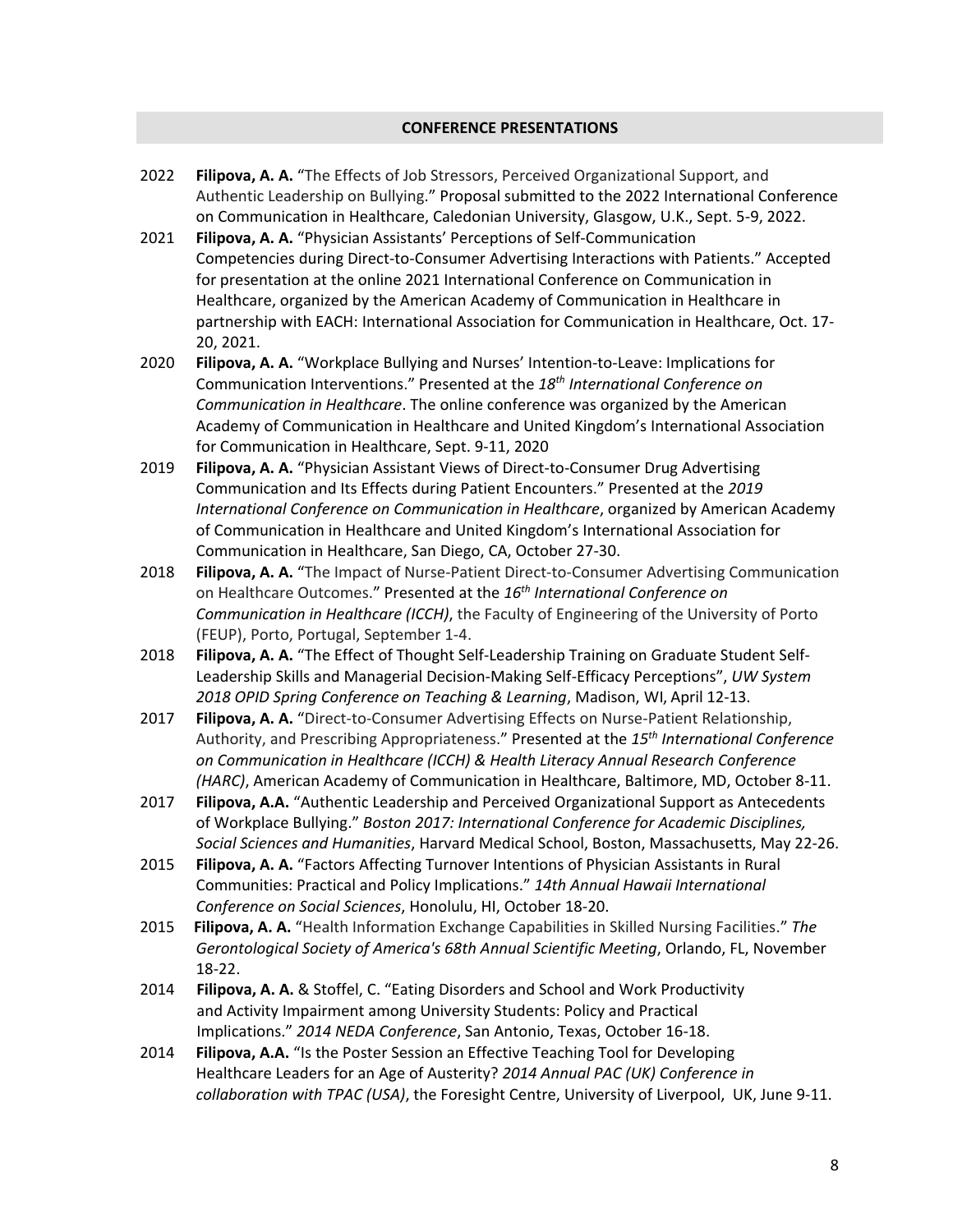| <b>CONFERENCE PRESENTATIONS (CONTINUED)</b> |                                                                                                                                                                                                                                                                                                                             |  |
|---------------------------------------------|-----------------------------------------------------------------------------------------------------------------------------------------------------------------------------------------------------------------------------------------------------------------------------------------------------------------------------|--|
| 2013                                        | Filipova, A. A. "Assessing Poster Presentation Assignment Effectiveness in the Public<br>Administration Classroom", UW System 2013 OPID Spring Conference on Teaching &<br>Learning, Madison, WI, April 18-19.                                                                                                              |  |
| 2012                                        | Filipova, A. A. "Electronic Health Records Adoption and Use in Skilled Nursing Facilities". The<br>Gerontological Society of America's 65th Annual Scientific Meeting, San Diego, CA,<br>November 14-18.                                                                                                                    |  |
| 2012                                        | Filipova, A. A. "Thought Self-Leadership Teaching: Is There Power in Constructive Thinking".<br>The 35 <sup>th</sup> Annual National Teaching Public Administration Conference, South Padre Island, TX,<br>May 21-23.                                                                                                       |  |
| 2011                                        | Filipova, A. A. "The Effect of Thought Self-Leadership Training on Healthcare Graduates'<br>Perceptions of the Role of Ethics and Machiavellianism." The International Journal of Arts<br>and Sciences' Conference for Academic Disciplines at Harvard University, Cambridge, MA,<br>May 29-June 2.                         |  |
| 2011                                        | Filipova, A. A. "A Mental Strategies Approach to Ethics Education." The International Society<br>for the Scholarship of Teaching and Learning (ISSOTL) 2011 Conference, Milwaukee, WI, Oct.<br>$20 - 23.$                                                                                                                   |  |
| 2011                                        | Filipova, A. A. "Ethical Climate and Perceived Organizational Support in For-Profit,<br>Nonprofit, and Government Nursing Homes." The American Society for Public<br>Administration's 72 <sup>nd</sup> Annual Conference, Baltimore, Maryland, March 11-15.                                                                 |  |
| 2009                                        | Filipova, A. A. "Ethical Leadership Training in MPA Program: How to Bridge Theory and Daily<br>Practice." The 7th Annual Hawaii International Conference on Education, Honolulu, HI, Jan 4.                                                                                                                                 |  |
| 2008                                        | Filipova, A. A. "Licensed Nursing Personnel's Perceptions of Ethical Climates in Skilled<br>Nursing Facilities: An Empirical Investigation." The International Centre for Nursing Ethics<br>(ICNE) Conference at Yale University, School of Nursing, "Nursing Ethics and Health Care<br>Policy," New Haven, CT, July 17-19. |  |
| 2008                                        | Filipova, A. A. "Ethical Climates and Perceived Organizational Support as Predictors of<br>Turnover Intention." The 11 <sup>th</sup> Annual International Conference of the American Association<br>of Behavioral and Social Sciences, Las Vegas, NV, February 6-8.                                                         |  |
| 2006                                        | Filipova, A. A. Facing the future: Georgia Regional Transportation Authority re-examined.<br>The 64th Midwest Political Science Association Annual National Conference, Policy Issues in<br>Governing Metropolitan Areas, Chicago, Illinois, April 20-23, 2006 (cited unpublished paper).                                   |  |
|                                             | <b>UNIVERSITY TALKS</b>                                                                                                                                                                                                                                                                                                     |  |
| 2018                                        | Faculty Speaker at New Faculty Orientation. Invited by the Dean's office to talk about the<br>Faculty Development Program to new faculty members, Jan. 16, Sage Bld.                                                                                                                                                        |  |
| 2014                                        | Faculty Speaker at the University Scholarship Recognition Luncheon<br>Invited by the Provost to present, "Advanced Practice Nurse Prescribers' Views of Direct-to-<br>Consumer Advertising," October 23, 2014.                                                                                                              |  |
| 2012                                        | Faculty Speaker at the SOTL Scholars Showcase & Luncheon of the 2012 Provost's                                                                                                                                                                                                                                              |  |
|                                             | <b>Teaching and Learning Summit</b>                                                                                                                                                                                                                                                                                         |  |
| 2012                                        | <b>Faculty Speaker at the COLS Dean's Symposium</b><br>Invited by COLS Dean Koker to present, "Electronic Health Records Adoption and Use in<br>Wisconsin Skilled Nursing Facilities," Dean's Symposium, Feb. 22, 2012.                                                                                                     |  |
| 2010                                        | Faculty Speaker at the SOTL Scholars Showcase & Luncheon<br>Invited by CETL Director Carrell to present "The Effect of Thought-Self Leadership Training<br>on Healthcare Graduates' Perceptions of the Role of Ethics and Social Responsibility,<br>Machiavellianism, and TSL Cognitive Strategies Use." Sept. 22, 2010.    |  |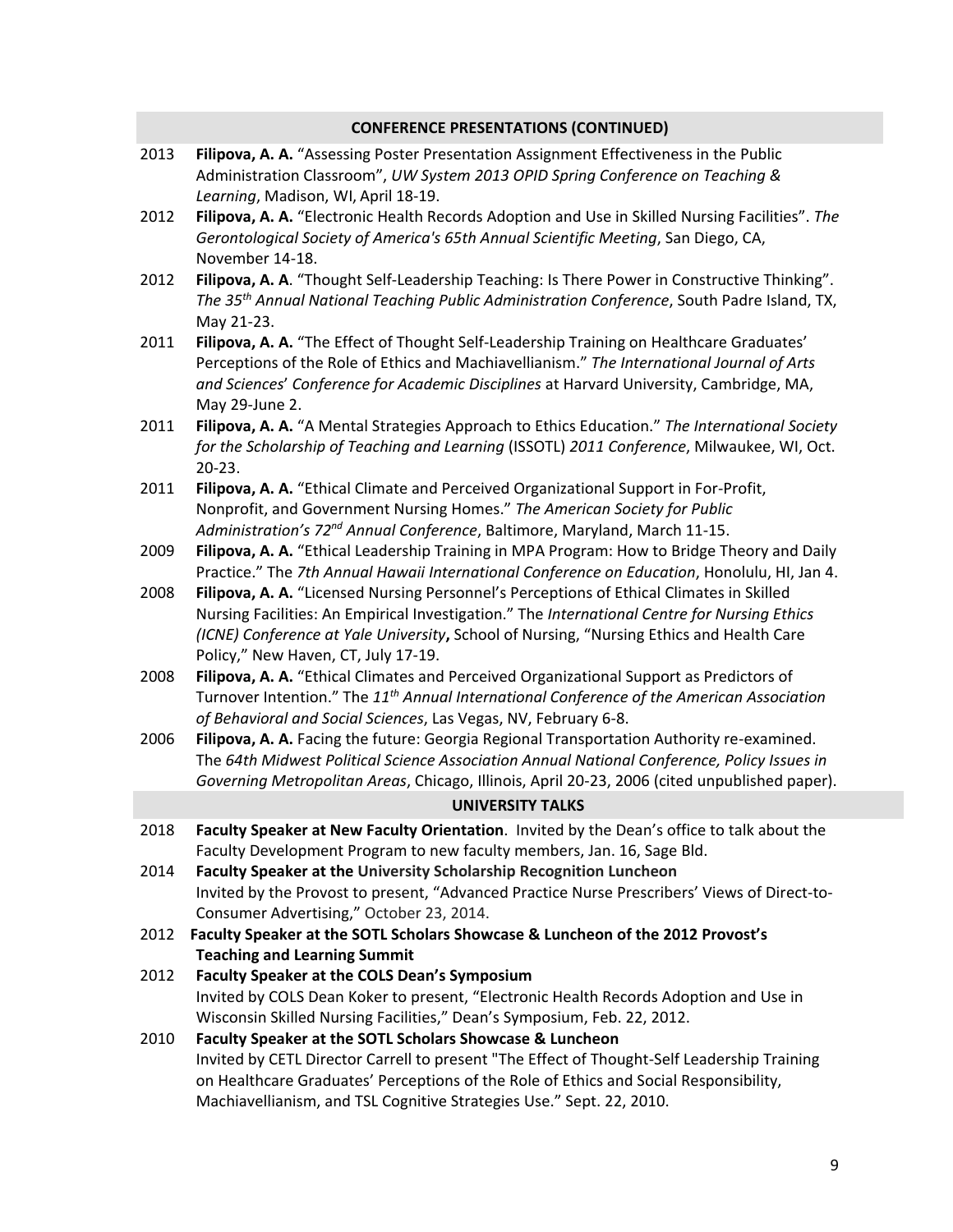# **GRANTS AND AWARDS**

# **Faculty Development Research Project Grants**

| 2022-2023 | UW Oshkosh Sabbatical Award; Awarded: Full Compensation for Spring 2023 |
|-----------|-------------------------------------------------------------------------|
|           | UW Oshkosh Faculty Development Program                                  |
| 2021-2022 | Faculty Development Research Project Grant, FDR 1238; Awarded: \$6,561  |
|           | UW Oshkosh Faculty Development Program                                  |
|           | Research: "Antecedents & Consequences of Bullying"                      |
| 2018-2019 | Faculty Development Research Project Grant, FDR 1088; Awarded: \$5,601  |
|           | UW Oshkosh Faculty Development Program                                  |
|           | Research: "Direct-to-Consumer Advertising Effects"                      |
| 2016-2017 | Faculty Development Research Project Grant, FDR 973; Awarded: \$5,152   |
|           | UW Oshkosh Faculty Development Program                                  |
|           | Research: "Licensed Nurses' Views of Workplace Bullying."               |
| 2014-2015 | Faculty Development Research Project Grant, FDR 824; Awarded: \$4,900   |
|           | UW Oshkosh Faculty Development Program                                  |
|           | Research: "APNP Views of Direct-to-Consumer Advertising"                |
| 2012-2013 | Faculty Development Research Project Grant, FDR 709; Awarded: \$4,400   |
|           | UW Oshkosh Faculty Development Program                                  |
|           | Research: "Physician Assistants Satisfaction and Retention"             |
| 2011-2012 | Faculty Development Research Project Grant, FDR 650; Awarded: \$4,658   |
|           | UW Oshkosh Faculty Development Program                                  |
|           | Research: "Benefits and Barriers Associated with EHR Adoption and Use". |

# **Wisconsin Teaching Fellows and Scholars and SOTL Research Awards**

| 2017-2018 | Wisconsin Teaching Scholar, Wisconsin Teaching Fellows and Scholars Program   |
|-----------|-------------------------------------------------------------------------------|
|           | UW System OPID & UW Oshkosh CETL; Awarded: \$4,500                            |
| 2012-2013 | Wisconsin Teaching Fellow, Wisconsin Teaching Fellows and Scholars Program UW |
|           | System OPID & UWO CETL; Awarded: \$4,500 & Certificate of Recognition         |
| 2011-2012 | SOTL Pilot/Starter Grant; UW Oshkosh CETL; Awarded: \$1,000                   |
|           | Research: "Poster Session Effectiveness in the MPA Classroom"                 |
| 2009-2010 | SOTL Pilot/Starter Grant; UW Oshkosh CETL; Awarded: \$1,000                   |
|           | Research: "Thought-Self Leadership and Students' Ethical Perceptions"         |

# **Graduate Student and Faculty Collaborative Research Grants**

| 2017-2018 | <b>Graduate Student and Faculty Collaborative Research Grant 2017</b>          |
|-----------|--------------------------------------------------------------------------------|
|           | Student (Jasmeet Kaur)-Cancelled. Research, "Assessing the Health Literacy     |
|           | Knowledge and Experience of Nursing Students," was cancelled due to unforeseen |
|           | circumstances with the student. Proposal was accepted by the UW Oshkosh Office |
|           | of Student Research and Creative Activities.                                   |
| 2013-2014 | <b>Graduate Student and Faculty Collaborative Research; Student Awarded:</b>   |
|           | \$3,500                                                                        |
|           | UW Oshkosh Office of Student Research and Creative Activities                  |
|           | Research: "University Students Binge Eating & Work & School Productivit        |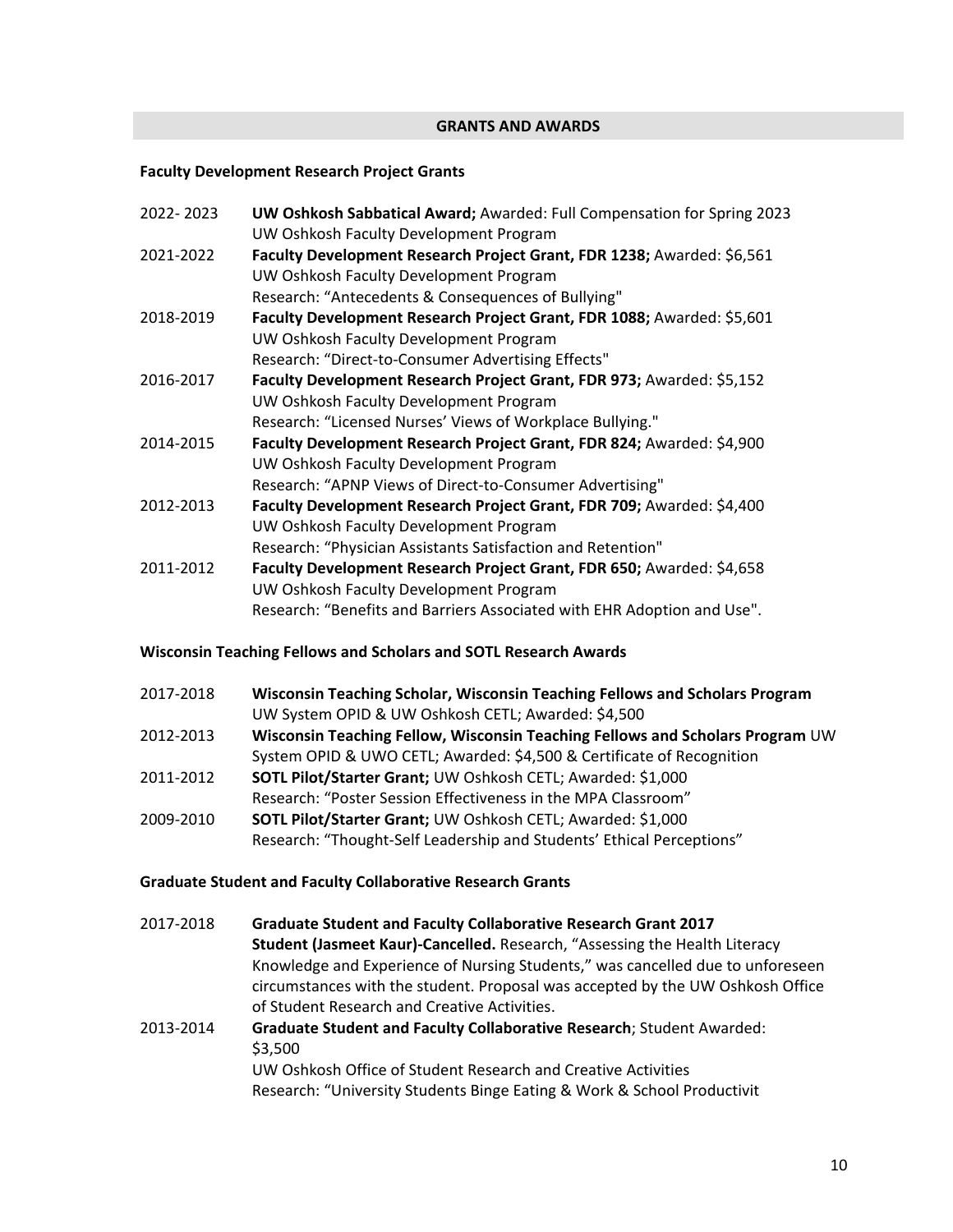### **GRANTS AND AWARDS (CONTINUED)**

# **Other Professional Development Awards**

| 2021      | 2021 UWO Quality Course by Design                                                   |
|-----------|-------------------------------------------------------------------------------------|
|           | UW Oshkosh Online and Continuing Education; Awarded: \$1,500                        |
|           | Successfully completed the 5-week courses and revised all online courses.           |
| 2016      | 2016 Active Learning Classrooms Certifications Program                              |
|           | UW Oshkosh CETL; Awarded: \$200                                                     |
|           | The certificate acknowledges continued dedication to teaching excellence.           |
| 2016      | 2016 Advising as Teaching Best Practices Certificate                                |
|           | UW Oshkosh CETL; Awarded: \$500                                                     |
|           | The certificate acknowledges continued dedication to teaching excellence.           |
| 2014-2015 | <b>Individually Planned Program, FDD39</b>                                          |
|           | UW Oshkosh Office of Sponsored Programs and Faculty Development                     |
|           | Awarded: \$1,776                                                                    |
|           | Off-campus training: "Leadership seminars"                                          |
|           | Attendance at leadership development seminars offered by the Leadership             |
|           | Wisconsin organization, the UW Extension.                                           |
| 2012-2013 | Faculty Development Program: Off-Campus Program (FDW834)                            |
|           | UW Oshkosh Office of Sponsored Programs and Faculty Development                     |
|           | Awarded: \$1,500                                                                    |
|           | Participation in "National Institutes of Health Regional Seminar on Program Funding |
|           | and Grants Administration" in Washington, D.C.                                      |
| 2010      | Faculty College; UW System OPID & UW Oshkosh CETL                                   |
|           | Participated in three days of intensive, interdisciplinary seminars on teaching and |
|           | learning at UW-Richland, Richland Center.                                           |
| 1999      | <b>Air Force Academy Bulgaria</b>                                                   |
|           | Awarded with a two-month training "Introduction to the American Language Course     |
|           | and Culture Seminar" by Defense Language Institute English Language Center          |
|           | (DLIELC) at the Lackland Air Force Base, Texas, United States. I was selected based |
|           | on a competitive examination among faculty from all military institutions in        |
|           | Bulgaria. The DLIELC is a U.S. Department of Defense Agency.                        |
| 1997      | <b>Air Force Academy Bulgaria</b>                                                   |
|           | My employer, the Air Force Academy, awarded me with a month of training held at     |
|           | Merrion House Centre for English Studies, Beaconsfield in collaboration with        |
|           | Defence School of Languages, Wilton Park, U.K.                                      |

#### **External Grants**

2010 **Community-Academic Partnership Fund Amount requested**: \$50,000 (Unfunded) UW School of Medicine & Public Health Oversight & Advisory Committee Co-investigator of a project: "Northeast Wisconsin Rural Health Coalition."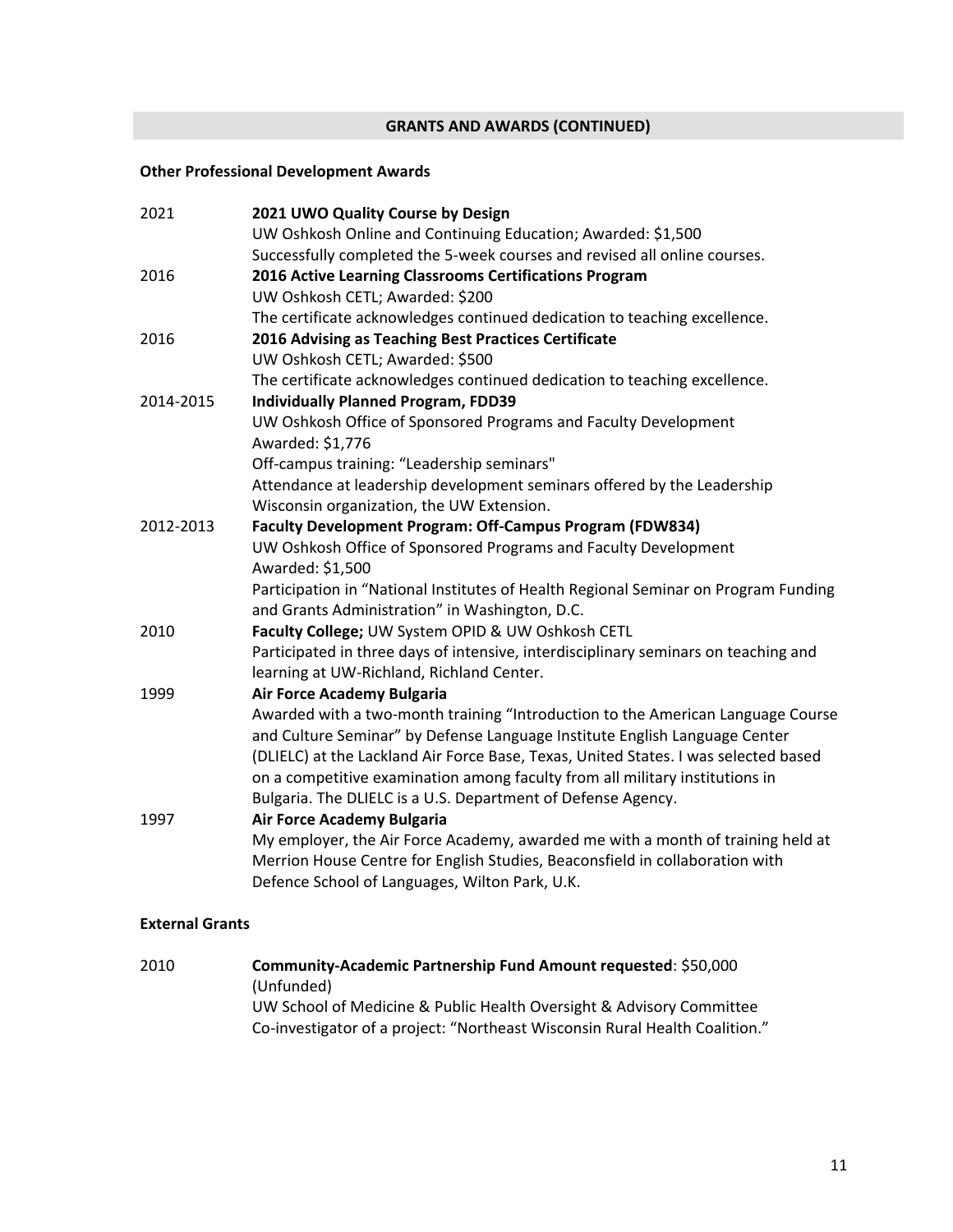### **INSTITUTIONAL SERVICE AND EXTRA-INSTITUTIONAL SERVICES**

#### **SERVICE AWARDS AND NOMINATIONS**

2022 Nominated by Drs. Larson and Ford for the **UW Oshkosh 2011-2022 Barbara G. Sniffen Faculty Governance Service Award**  2019 **Titan LeadHERship** Nominated and featured as a Titan LeadHER, along with 112 women leaders at UW Oshkosh, in the 2019 Titan LeadHERship Photo Exhibit displayed in Reeve's second floor art gallery. 2010 **Outstanding Reviewer Award** Organizational Behavior Division of the Academy of Management The award acknowledges the provision of exceptionally high-quality feedback.

#### **UNIVERSITY SERVICE**

- 2019-2020 **Member of the Search and Screen Committee for the Assistant Vice Chancellor and Executive Director for the Division of Online and Continuing Education** *Activities*: completed the Search and Screen training; participated in the review and ranking of 39 candidates & two phone interviews & three in-person interviews.
- 2019 **Chair of the Ad-Hoc Promotion Committee for Nursing Faculty Promotion** *Activities*: elected by the Senate to serve as Chair of an Ad-Hoc Committee to review the credentials and make recommendation on a nursing faculty promotion. The committee consisted of members from all colleges' promotion committees due to insufficient Professor-rank nursing faculties. Wrote the final letter and submitted it to the Dean of Nursing in Dec. 2019.
- 2018-2019 **Member of the Faculty Senate** The Faculty Senate is the primary governing body for the faculty in the University's system of shared governance. As the faculty's leading representative body, it has all the powers vested in the faculty except for those reserved by the Constitution or delegated to university committees, colleges, schools, departments or units. *Activities:* Participated in the enactment and review of institution's policies.
- 2018-2019 **Faculty Senator Representative on the Academic Policy Committee (APC)** The Academic Policies Committee, subject to Senate approval, carries out the faculty's responsibility for the academic policies and programs of the university. *Activities:* Reviewed curriculum proposals and participated in decisions regarding their approval.
- 2011-Present **Research & Teaching Panelist, Office of Grants & Faculty Development**  *Activities*: reviewed 4 research proposals in January 2012, 3 research proposals in January 2013, and 4 teaching proposals in 2014, 3 research in 2016, 5 teaching proposals in 2018, & 2 research proposals + 4 two-year college research proposals for 2019; 4 research proposals + 2 research two-year college proposals in 2020; 4 research proposals in 2021.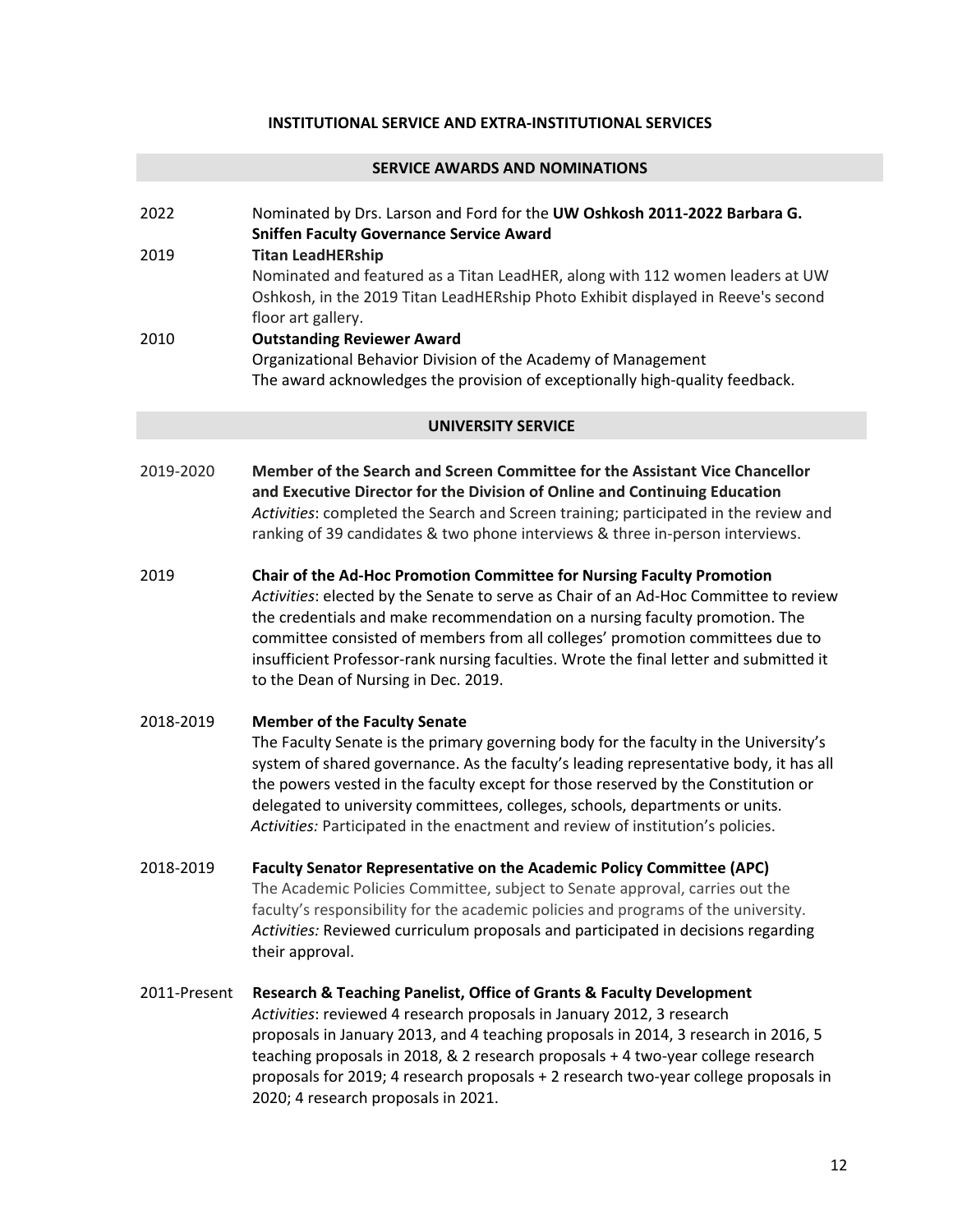### **UNIVERSITY SERVICE (CONTINUED)**

# 2014-2021 **COLS Representative to the Faculty Development Board** (2018-2021) **Provost's Representative to the Faculty Development Board (FDB)**  (2014-2015; 2015-2016; 2016-2017; 2017-2018)

The UW Oshkosh Faculty Development Program includes a variety of programs to support a broad range of research, teaching and other professional development activities.

*Activities*: The FDB Committees and Subcommittees I serve include:

- Research Committee
- Teaching Committee
- OPID/Sabbaticals Committee
- Individually Planned Program Committee
- Grant Evaluation Criteria Development Subcommittee
- Small Grant Component Subcommittee

 Prepared a synopsis of the panelists' evaluations of research and teaching proposals and defended the merits of proposals during Board's meetings; evaluated final project reports and recommended actions; examined pre-reads of grant proposals; participated in full Board's meetings that focused on recommending/not recommending funding proposals as well as other issues; and participated in subcommittee meetings, proposing major changes to the research evaluation criteria and small grants criteria.

2012-Present **Peer Observer of Teaching and Performance** *Activities:* visited the classrooms and evaluated the teaching of the following professors: Drs. Hoefferle (2012), Beck (2013), Miron (2014), Sasche (2016), Ford (2016 & 2018), King (2017 & 2018), France (2018 & 2020), Larson (2018 and 2020), Mr. Peter O'Leary (2020).

# 2019-Present **Reviewer for Student/Faculty Collaborative Research Grants; Judge for the COSCA, Office of Student Research & Creative Activity**  *Activities*: reviewed 3 student research proposals in spring 2019; reviewed 2 student research proposals and served as a judge of one presentation in spring 2020; judged 3 presentations for the Celebration of Scholarship & Creative Activity in spring 2021.

2010-2021 **Member of the Environment, Health and Safety Committee** (2010-2013; 2013-2016; 2016-2019; 2019-2021). *Activities:* work with colleagues and staff on that committee to review health and safety concerns; resolved issues; provided recommendations to the administration; developed and revised the Charter of EH & S in 2015. My last appointment was extended through the 2019-2021 cycle.

#### 2015-2021 **Member of Graduate Council as an MPA Program Coordinator (2015-Spring 2021)**

• **Ad Hoc Committee for the Interim Dean Position (Fall 2017)**

• **Graduate Student Initiative Program Committee (2015-2016)**

*Activities*: participated in the discussion and joint approval of a strategic plan, awards, policies, curricula proposals concerning graduate programs, etc.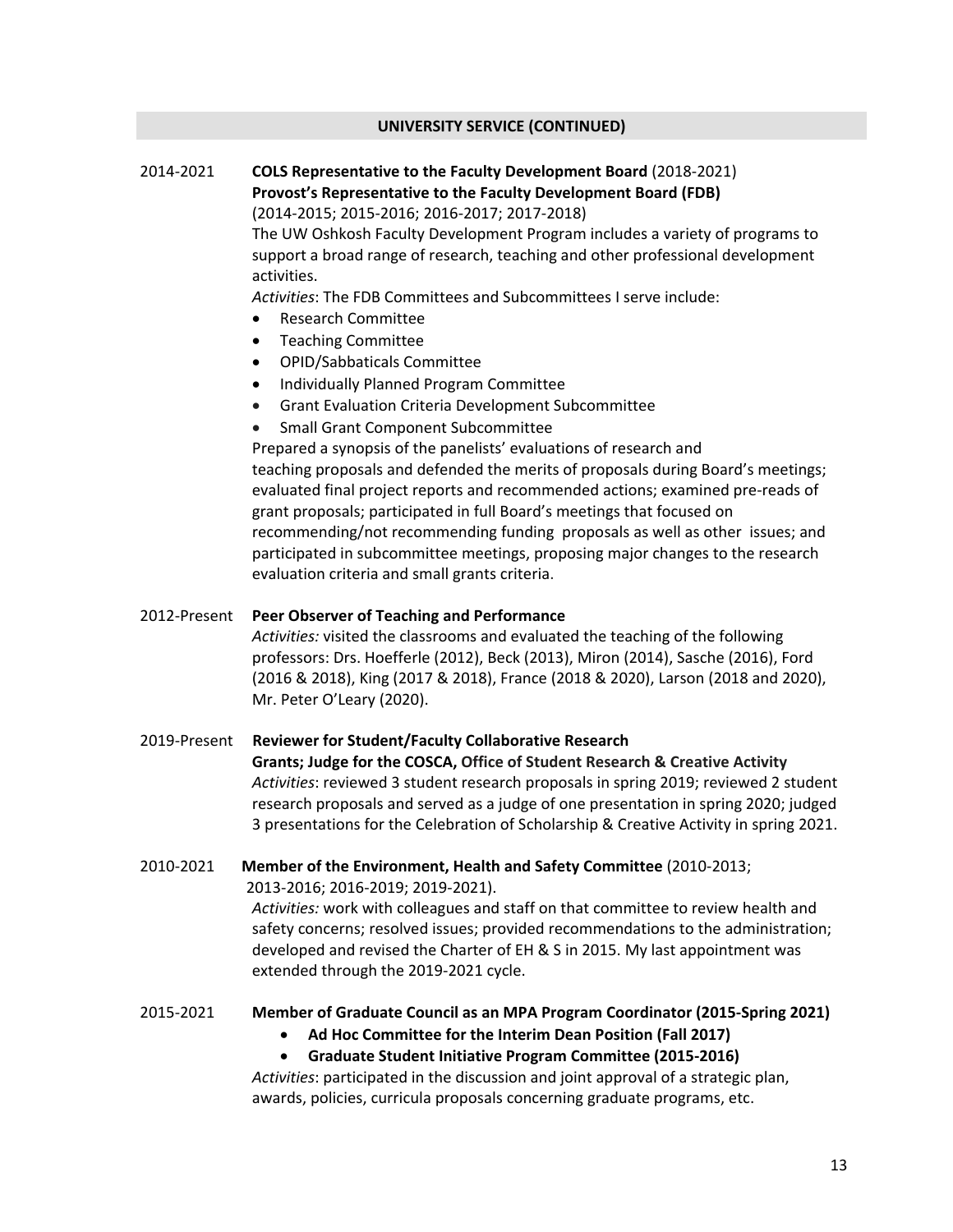### **UNIVERSITY SERVICE (CONTINUED)**

- 2010-2015 **Alternative Member of the Graduate Council** (2010-2012; 2014-2015) *Activities*: participated in the Graduate Council in place of MPA Coordinator.
- 2009-2010 **Member of the Planning and Executing Committee for the Diversity and Leadership Conference, the Student Leadership and Involvement Center** *Activities:* made preliminary analysis of conference needs; developed the conference master plan; evaluated student presentation proposals; assisted with registration on the day of the conference; collected evaluations.

#### **COLLEGE SERVICE**

2019-2023 **Member of COLS Promotion & Post-Tenure Review Committee** (2021-2023) **Chair of COLS Promotion & Post-Tenure Review Committee** (2020-2021) **Member of COLS Promotion & Post-Tenure Review Committee** (2019-2020) The Promotion Committee reviews the credentials of candidates for promotion in accordance with department, College, and University personnel policies and forwards its recommendations to the Dean.

> *Activities:* In 2019 fall semester, I reviewed and discussed 12 promotion dossiers and 12 dossiers for professorial productivity salary increase (PPSI). I also wrote final letters for some of these and reviewed letter drafts for others. In spring 2020, I reviewed 30 dossiers for post-tenure. In fall 2020, served as Chair of the Committee. I organized meetings, scheduling, reviewed 8 dossiers for promotion and 4 PPSI files, finalized the letter drafts, and crafted the COLS Promotion Committee Duties and Timeline Document. In spring 2021, I organized meetings, reviewed 17 post-tenure review dossiers, finalized the letter drafts. In fall 2021, reviewed 14 promotion and 4 professorial salary increase files. In spring 2022, reviewed 22 post-tenure review dossiers.

#### 2017-2022 **Member of the COLS Tenure & Renewal Committee** (2020-2022)

The Tenure & Renewal Committee reviews the credentials of candidates for tenure or renewal in accordance with department, College, and University personnel policies and forwards its recommendations to the Dean.

*Activities:* In fall 2020, I reviewed 4 dossiers for renewal and participated in committee's decisions. In spring 2021, I reviewed 19 files for renewal and tenure of faculty and IAS and wrote 2 letters for faculty. In fall 2021, reviewed 6 files. In spring 2022, reviewed 17 files.

#### **Chair of COLS Tenure & Renewal Committee** (2018-2019)

*Activities:* In fall 2018 and spring 2019, chaired and organized meetings; reviewed faculty dossiers; finalized letters; developed (approved by the committee) the Tenure and Renewal Committee Procedures and Timeline document, and wrote and emailed, "Recommendations to COLS Chairs and Faculty/Staff Applying for Tenure and Renewal to all COLS chairs in March, 2019.

#### **Member of COLS Tenure & Renewal Committee** (2017-2018)

*Activities:* In 2017 fall semester, I reviewed and discussed the dossiers of 4 faculty, writing a letter for one of them. During spring semester of 2018, reviewed and discussed 10 faculty dossiers, writing letters for 3 of them.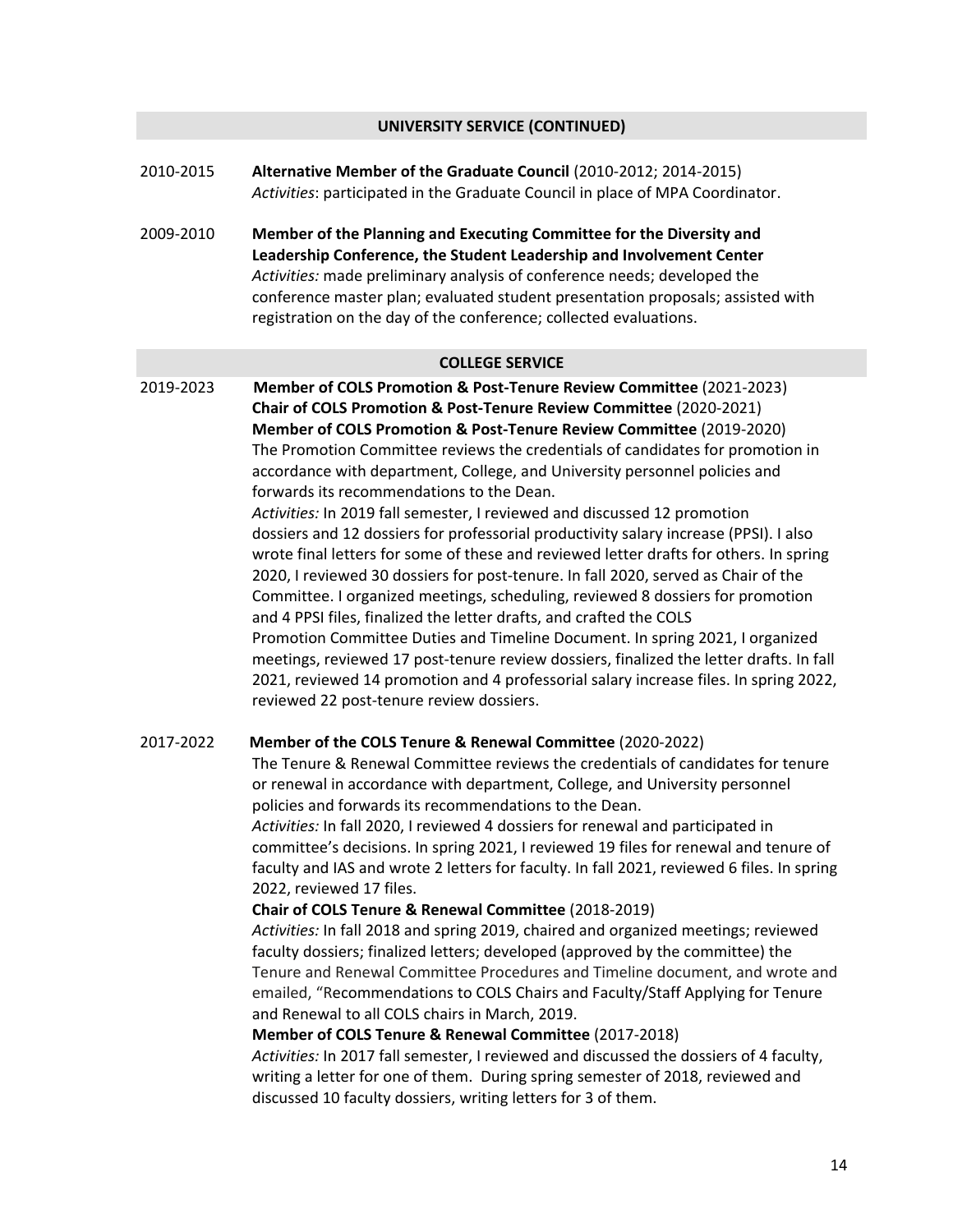#### **COLLEGE SERVICE (CONTINUED)**

# 2021-2023 **Co-Chair of COLS Faculty Committee** (2021-2022)

The Faculty Committee is the major policy-making body of the College. It may initiate policy recommendations and receives the recommendations of the Letters and Science Council and faculty governance committees for review, acceptance, revision, or return to committee prior to their transmission to the Dean. The Faculty Committee keeps the faculty informed of matters of concern. *Activities:* participated in interviews of five candidates for the COLS Dean position; drafted completely new COLS policies on promotion and professorial productivity increase and title designation.

### 2010-2018 **Co-chair of COLS Student Academic Committee** (2016-2017; 2017-2018) **Chair** (2011-2012; 2012-2013) **Member** (2010-2011; 2013-2014)

The Student Academic Committee makes recommendations to the Dean concerning the retention and academic standing of students in the College, following progress and academic standards set forth by the College and University. The Committee acts on student complaints and appeals and recommends revision of the Student Appeals Policy as needed.

*Activities:* convened committee meetings; recorded meeting minutes; communicated committee's recommendations to the Dean concerning student complaints and appeals; reviewed more than 1400 student appeals since 2011; and participated on the joint university Academic Standing Review Council, which primary purpose is to make recommendations to the Provost's Office regarding Academic Standing policy and to review and decide on all undergraduate student academic suspension appeals.

#### 2012/2018 **COLS Graduate Studies Marshal**

*Activities:* served two times in an honorary role as COLS Graduate Studies Marshal in 2018 and 2012.

- 2015-2021 **Member of the Letters & Science Council as Department Chairperson** *Activities:* attended the Council's meetings which focused on identification and review of matters of concern to the College; advised colleagues of these.
- 2015-2021 **Member of Social Science Division as Department Chairperson** *Activities:* participated in a review of many division curricula proposals and discussion of issues related to the division and individual departments; advised colleagues of these.
- 2014-2015 **Member of Dean Evaluation Ad Hoc Committee** *Activities*: served as the Social Science Division representative on the committee; proposed revisions of the survey and the use of more analytic approaches.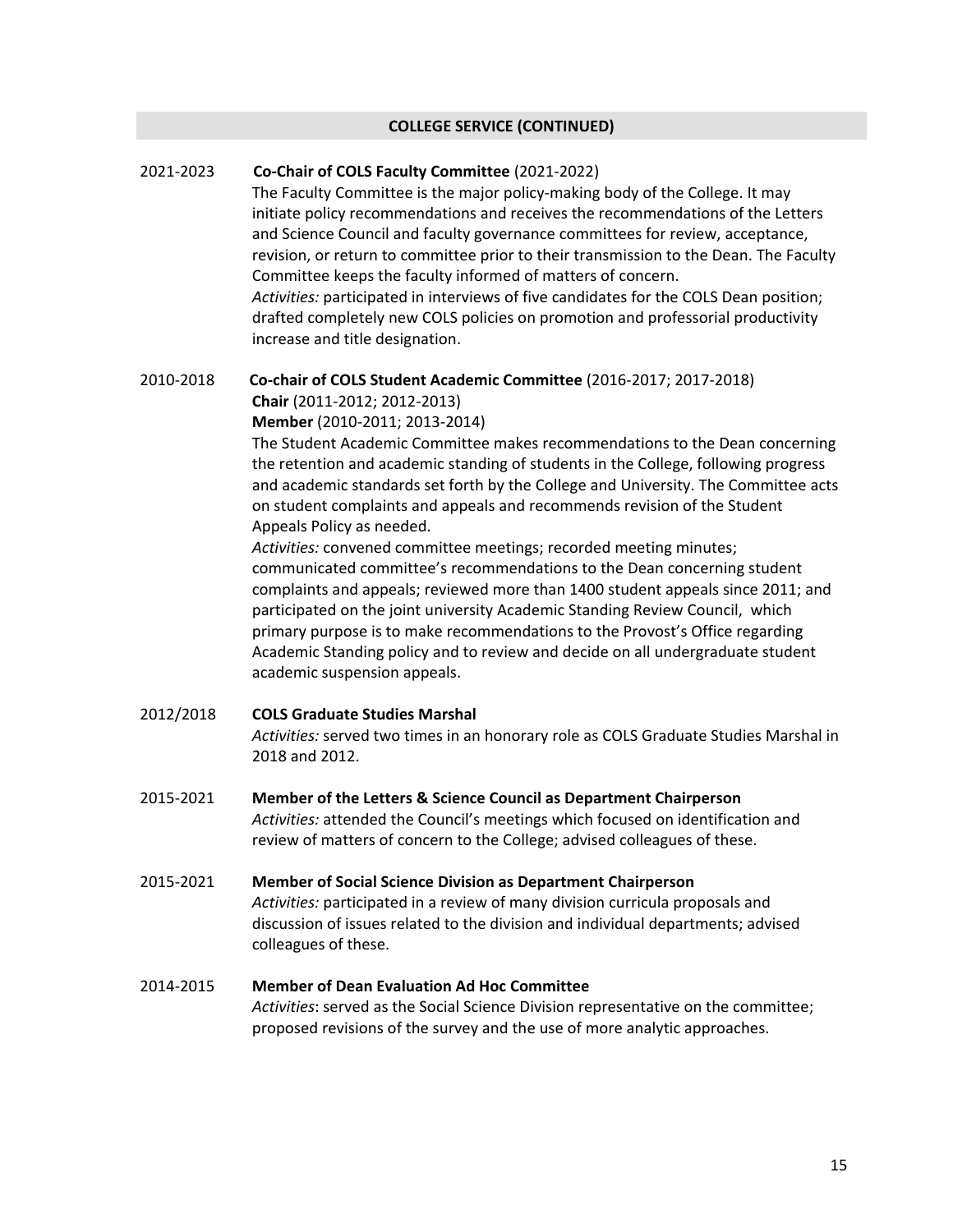# **COLLEGE SERVICE (CONTINUED)**

- 2015-2016 **Member of Clow Building Dedication Planning Ad Hoc Committee** *Activities*: participated in planning for a Clow building opening & dedication.
- 2013-2014 **Member of COLS Faculty and Staff Experiences Ad Hoc Working Group** *Activities:* suggested the implementation of faculty leadership mentoring programs to build community in the college and to instill the skills and attitudes of leaders, including commitment to the role of diversity.
- 2007-2009 **Co-chair** (2008-2009) and **member** (2007-2008) of the Western Michigan University's College of Arts and Sciences Curriculum Committee

#### **DIVISION OF ONLINE AND CONTINUING EDUCATION (OCE) SERVICE**

| 2019-Present | <b>Member of OCE's FERM Advisory Committee</b>                                           |
|--------------|------------------------------------------------------------------------------------------|
|              | Activities: serve on this committee since 2019. In 2020, specifically, I participated in |
|              | meetings related to the preparation for upcoming reaccreditation of the OCE FERM         |
|              | and new accreditation of the MPA with FEAM emphasis.                                     |
| 2017-2021    | <b>Member of OCE-Online MPA Committee</b>                                                |
|              | Activities: addressed diverse issues related to the online MPA program.                  |
| 2013-2018    | Chair and Member of Fire & Emergency Response Management Committee                       |
|              | Chair (2014-2015; 2015-2016; 2016-2017; 2017-2018)                                       |
|              | Member (2013-2014)                                                                       |
|              | Activities: examined proposals for courses, programs, and curricula requirements, as     |
|              | well as the consistency of program statements with college policies and course           |
|              | descriptions.                                                                            |
| 2015-2016    | Member of the Leadership & Organizational Studies Major Program Self-Study               |
|              | Committee                                                                                |
|              | Activities: discussed a report on the program's strengths and weaknesses; met with       |
|              | a consultant; discussed a response to the consultant's report.                           |
| 2010-2016    | Marshal (2010, 2011, 2013, 2014, 2015, and 2016)                                         |
|              | Activities: served six times as an Undergraduate Faculty Marshal for the Division of     |
|              | Online and Continuing Education (former LLCE).                                           |
| 2012         | Member of Ad Hoc Curriculum Committee for OCE USP Course Proposals                       |
|              | Activities: discussed and approved two proposals during summer of 2012.                  |
| 2009-2012    | Member (2011-2012) and Chair (2009-2011) of the Curriculum Committee for the             |
|              | Organizational Administration emphasis and Leadership & Organizational Studies           |
|              | major                                                                                    |
|              | Activities: chaired meetings; examined and approved course proposals, programs,          |
|              | curricula, and other requirements; monitored the consistency of published program        |
|              | statements or college policies and course descriptions.                                  |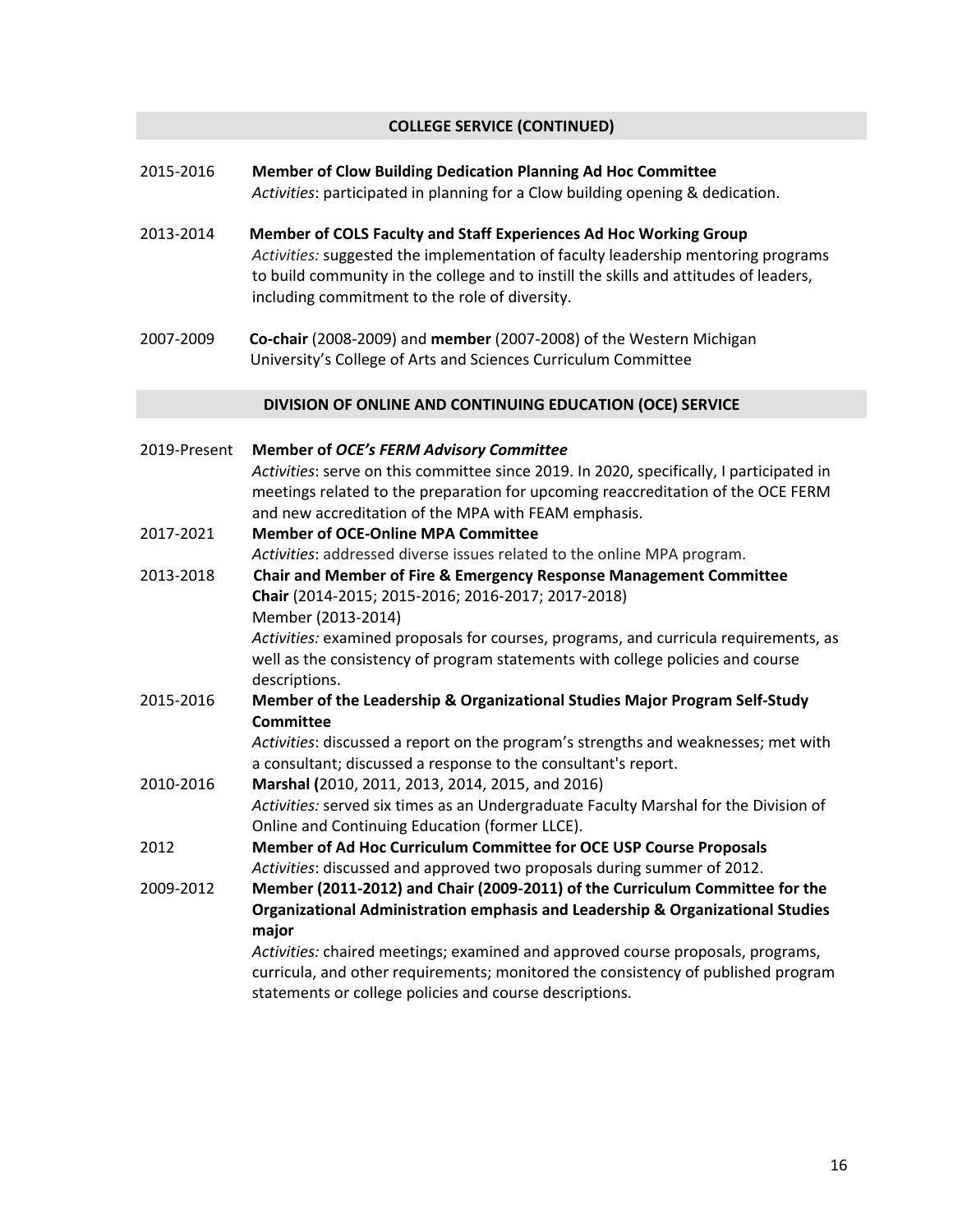# **DEPARTMENT SERVICE**

# **Service as Department Chairperson (June 1, 2015-June 3, 2021)**

### **2020-2021**

- Focused each department meeting on discussing aspects of the Department's Equity, Diversity, and Inclusion Strategic Planning informed by research conducted by Dr. Larson and GA (2021).
- Updated the Department's Post-Tenure Review Policy; approved in 2021.
- Updated the Department's Online & Hybrid Policy; approved in 2021.
- Served as Chair of the Public Administration Department Tenure/Renewal Committee (reviewed the renewal documents of a tenure-track faculty in the department; consulted with other faculty on the committee about the submitted documents; wrote a letter defending the renewal recommendation to the joint COLS Tenure & Renewal Committee).
- Conducted the annual performance evaluation of Drs. Larson and Ford (2021).
- Conducted annual performance evaluation of Karl Nollenberger (IAS) (2021).
- Conducted the semi-annual performance evaluation of the ADA (1/1/-6/1, 2021).
- Participated in meetings about the MPA workflow with OCE Director and COLS Dean (2021)
- Participated in the renewal recommendation of Dr. Larson & letter writing (2021).
- Updated the undergraduate bulletin (2021).

# **2020-2021**

- Attended the International Fire Service Accreditation Congress (IFSAC) 2020 Fall Meeting as representative of the newly accredited MPA with FEAM emphasis (fall 2020 and spring 2021)
- Participated in a self-study accreditation process of MPA with FEAM accreditation, preparing all accreditation-related documents. Participated in interviews with visitors and created a page on the department website with all required materials and documents from studies.
- During summer of 2020, I participated meetings with Cindy Brun and Michael Devine from OCE, discussing the creation of marketing materials for the newly accredited programs.
- Developed the drafts of the 2021-2024 Long-Term Plan and Sample Plans for each emphasis of the on-campus/online MPA.
- Conducted the annual performance evaluation of the ADA (2020).
- Organized strategic planning retreat in fall 2020.
- **■** Made decisions about the hiring of instructors to teach undergraduate courses for OCE.
- Participated in Academic Partnership/OCE Partnership planning meetings related to online MPA.
- Updated pages of the Department's website.
- Updated the department bylaws.
- Updated the graduate bulletin.
- Worked with OCE and Graduate Studies on approving the transfer of credits from the National Fire Academy towards FEAM emphasis. Updated the Transfer of Credits Policy to reflect the approved transfer of credits; updated the Department's website to show that updated policy.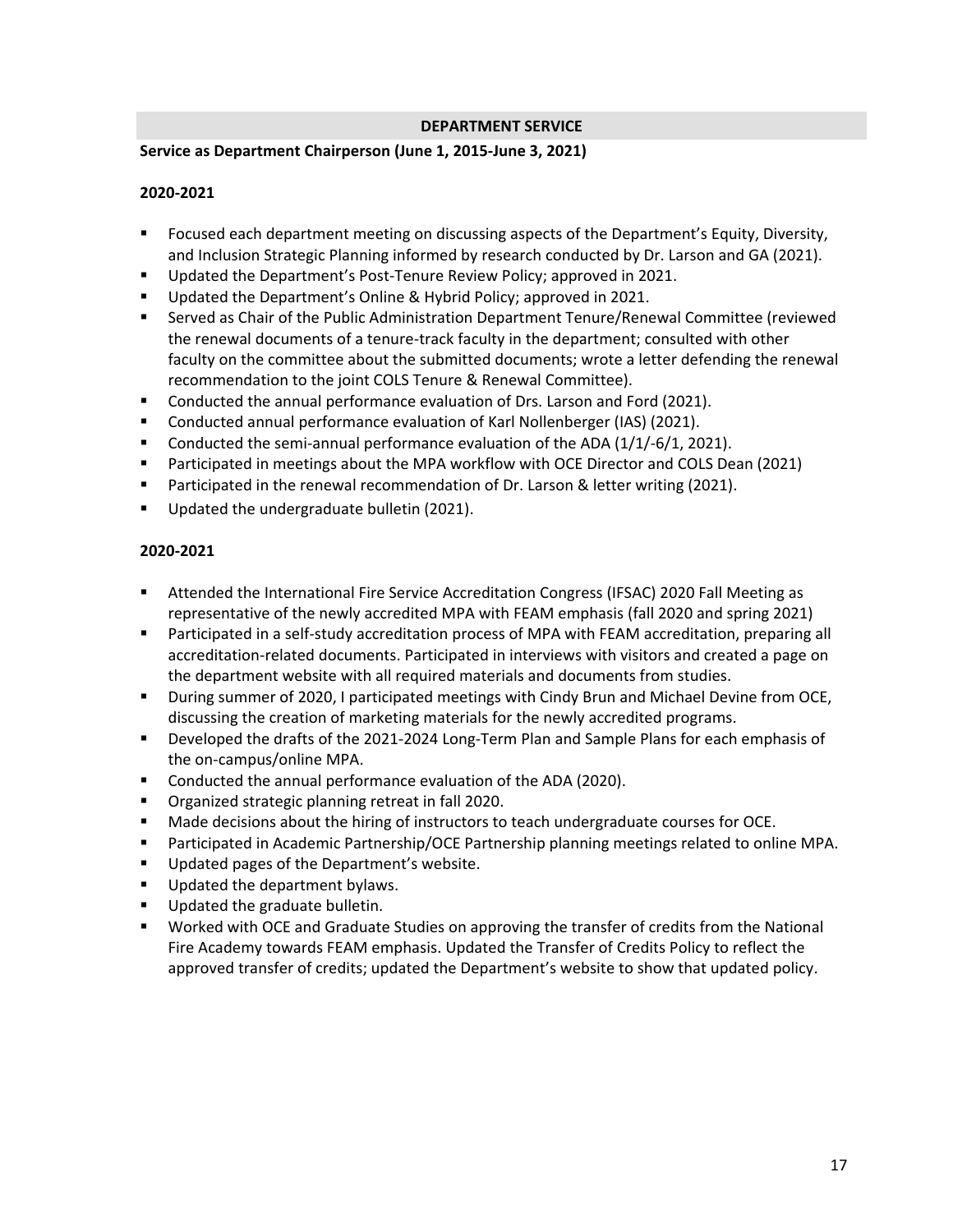# **DEPARTMENT SERVICE (CONTINUED)**

# **Service as Department Chairperson (June 1, 2015-June 3, 2021) (continued)**

# **2019-2020**

- Conducted 2017-2019 biennial MPA program assessment.
- Coordinated the shifting of the Department's website from Plone to WordPress
- Developed the Department's Tested Experience Policy
- Developed the 2019-2023 Long-Term Plans for the on-campus/online MPA program
- Served as member of the Joint COLS Tenure & Renewal/Department Committee (reviewed the renewal documents of a tenure-track faculty; wrote a letter and defended the tenure recommendation for Dr. Ford to the joint Committee).
- Hired IAS for OCE's undergraduate and MPA's graduate classes.
- Updated pages of the Department's website.

### **2018-2019**

- Created the Department's Credit-for-Prior Learning Policy
- Interviewed and hired a new ADA in the Department
- Participated in the renewal recommendation for Dr. Larson
- Hired IAS for OCE's undergraduate and MPA's graduate classes
- Updated pages of the Department's website

### **2017-2018**

- Conducted the 2015-2017 biennial assessment review of the MPA program. Revised the Tenure & Renewal, Post-Tenure, and Merit Policies & Bylaws.
- Developed brochure insert drafts for each of the four emphases.
- Organized a strategic planning retreat that identified new directional strategies and an annual operational plan for the department.
- Hired IAS for OCE's undergraduate and MPA's graduate classes.
- Conducted a 7-year period review of the MPA program & Graduate Healthcare Management Certificate.
- Approved the addition of an Internship course to the undergraduate PA minor program
- Approved the addition of an MPA elective (a grants writing course) in the MPA curriculum
- Approved the introduction of MPA program application admission deadlines.
- Hired a new faculty member, an ADA, and IAS through OCE.
- Updated pages of the Department's website.

# **2016-2017**

- **E** Initiated, created and coordinated the launch of the new 100% online version of MPA program
- Initiated the offering of Graduate Healthcare Management Certificate program 100% online
- Added two new emphases in the MPA curriculum: Nonprofit Management and Leadership and Fire and Emergency Administration and Management
- Added ten new elective courses in the MPA curriculum, including ones for the FEAM emphasis
- Updated pages of the Department's website
- **EXE** Served as a member of the Search & Screen Committee for Hiring a New Faculty (provided input into the development of the job advertisement; proposed the interview questions; interviewed and selected candidates; approved the hiring documentation).
- **■** Served as Chair of the Public Administration Department Tenure/Renewal Committee (reviewed the renewal documents of a tenure-track faculty in the department; wrote a letter defending renewal; and defended the tenure recommendation to the joint COLS Tenure & Renewal Committee).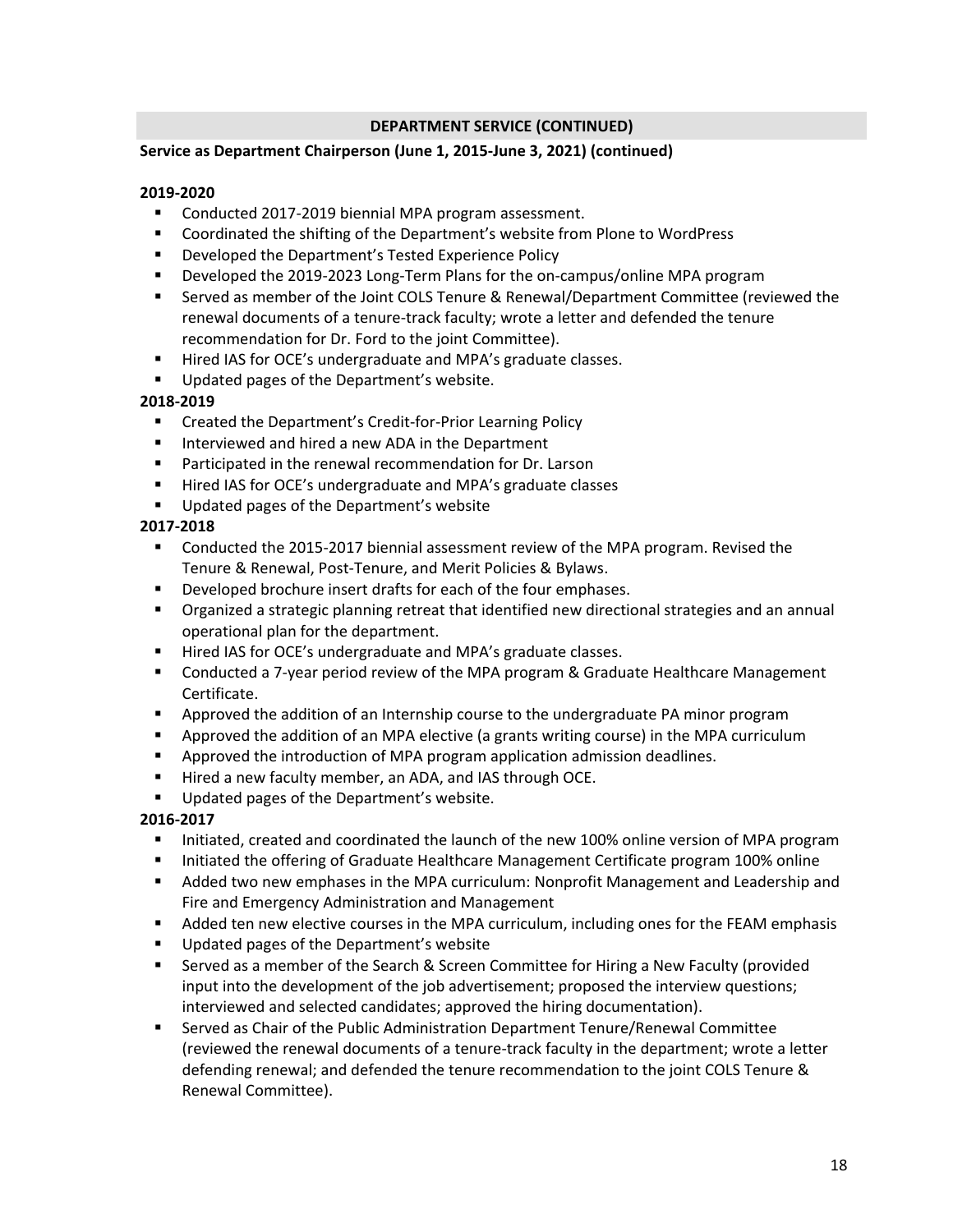# **DEPARTMENT SERVICE (CONTINUED)**

### **Service as Department Chairperson (June 1, 2015-June 3, 2021) (continued)**

#### **2015-2016**

- Proposed diversification of the graduate student population—admitting pre-career students in addition to in-career students—and new recruitment
- Created the Public Administration Excellence Fund
- Conducted the 2013-2015 biennial assessment review of the MPA program
- Conducted faculty merit evaluations in the Department and hired IAS
- Updated pages of the Department's website

### **Service as Program Coordinator (June 1, 2015-June 3, 2021)**

### 2015-2021 **MPA Program Coordinator**

*Activities:* advised MPA students in all four MPA emphases on various academic policies; assisted students with enrollment; developed and updated long-term schedules; tracked students' progress in the program; developed advising plans; processed a variety of forms (admission to candidacy; change of grade; extension to degree completion, credit-for-prior learning, etc.).

# 2009-2021 **Graduate Healthcare Management Certificate Coordinator**

*Activities:* advised the graduate Healthcare Management Certificate students on various academic policies; assisted students with enrollment in other colleges; developed and updated schedules with certificate course offerings by consulting other college offerings every semester; tracked students' progress in the program.

# 2009-Present **Chair and Member of the MPA Program Admission Committee**

*Activities:* reviewed many application documents of students applying to the MPA program and the graduate Healthcare Management Certificate. Between summer of 2015-summer 2021, served as Chair of the Department Admission Committee and made final determination of admissions and processed application documents.

#### **Service as Regular Department Member**

- Since 6/4/21 Evaluated MPA application documents; advised students
- 2014-2015 Created the Post-Tenure Review Policy
- 2013-2014 Created the MPA Program Transfer Credits Policy Served as Chair of the Public Administration Department Tenure/Renewal Committee (reviewed the tenure documents of a tenure-track faculty in the department; consulted with other faculty on the committee about the submitted documents; wrote a letter defending the tenure recommendation for Dr.
- Nollenberger to the joint COLS Tenure/Renewal Committee). 2013-2014 Wrote the text for all MPA and Healthcare Certificate brochures and poster
- 2012-2013 Proposed changes to the Graduate Healthcare Management Certificate program to replace general business management courses with health care management courses. Established partnerships with the College of Business MBA program and College of Nursing in the offering of those new courses; these were approved 2013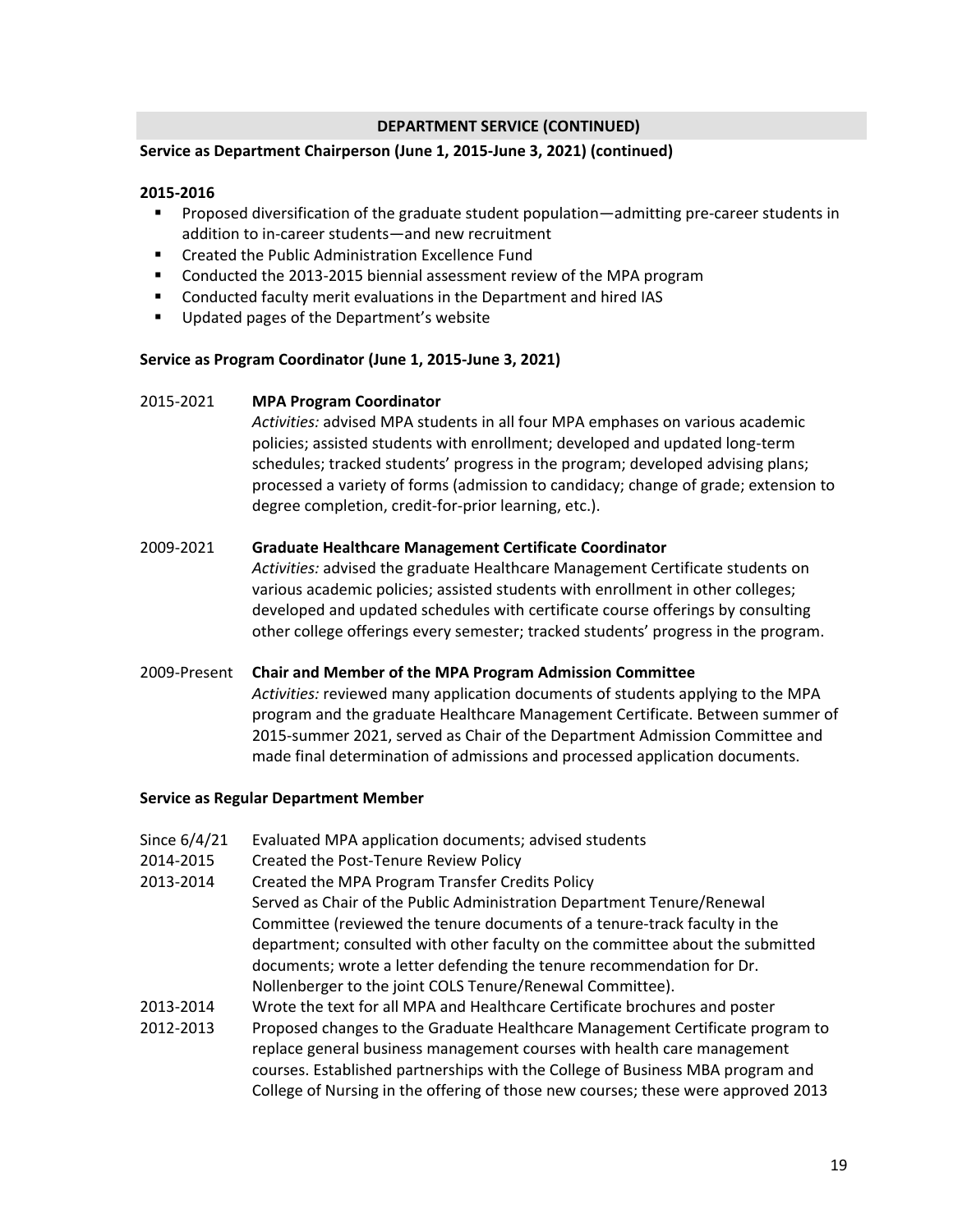# **DEPARTMENT SERVICE (CONTINUED)**

#### **Service as Regular Department Member (continued)**

- 2011-2012 Developed all pages of the Department of Public Administration's website Developed the MPA 792 Thesis Guidelines Served as Co-chair of the Search & Screen Committee for Hiring a New Faculty (provided input into the development of job advertisement, hiring guidelines, and selection criteria; reviewed candidates' documents; interviewed candidates; and made final selection decisions with colleagues).
- 2010-2011 Developed the Public Administration Department Online & Hybrid Policy

### **Western Michigan University School of Public Affairs and Administration**

2008-2009 **Member of the Doctoral Standing Committee** 

### 2007-2009 **Member of the MPA Standing Committee**

*Activities:* evaluated and approved master's and doctoral prospective student application documents; reviewed and discussed curriculum development issues and general policies; participated in planning and implementing graduate program assessments; participated in hiring new faculty.

2007-2009 **Adviser for MPA students in the WMU's Lansing Campus** *Activities*: developed semester schedules for 94 MPA students in all program concentrations: healthcare administration, nonprofit leadership and administration, HR administration, law, local government, and state agency; advised students on various academic policies; developed and updated long-term semester course schedules; tracked students' progress in the program and included all communication in student files for external review purposes.

#### **SERVICE TO THE PUBLIC AND PROFESSION**

#### **Evergreen Retirement Community**

- 2020-2023 **Member of the Board of Directors of Evergreen Foundation, Inc.** (July 1st 2020-2023)  *Activities:* participated in decision-making and strategic planning meetings related to Evergreen and the role of the Foundation.
- 2015-2020 **Chair of the Board of Directors, Evergreen Village, Inc. Chair** (2015-2016; 2016-2017; 2017-2018; invited to serve for an extra term for the period 2019-2020) *Activities:* Chaired and participated in decision-making and strategic planning meetings related to Evergreen Village, Inc., attended workshops and other events, and made presentations at the combined board meeting in May.
- 2010-2015 **Member of the Board of Directors, Evergreen Village, Inc.** (2010-2015) *Activities:* participated in a book study; participated in site visits to other retirement communities; participated in the strategic planning process; supported the organization through attendance at events sponsored by Evergreen; attended workshops that focused on Board member trainings; etc.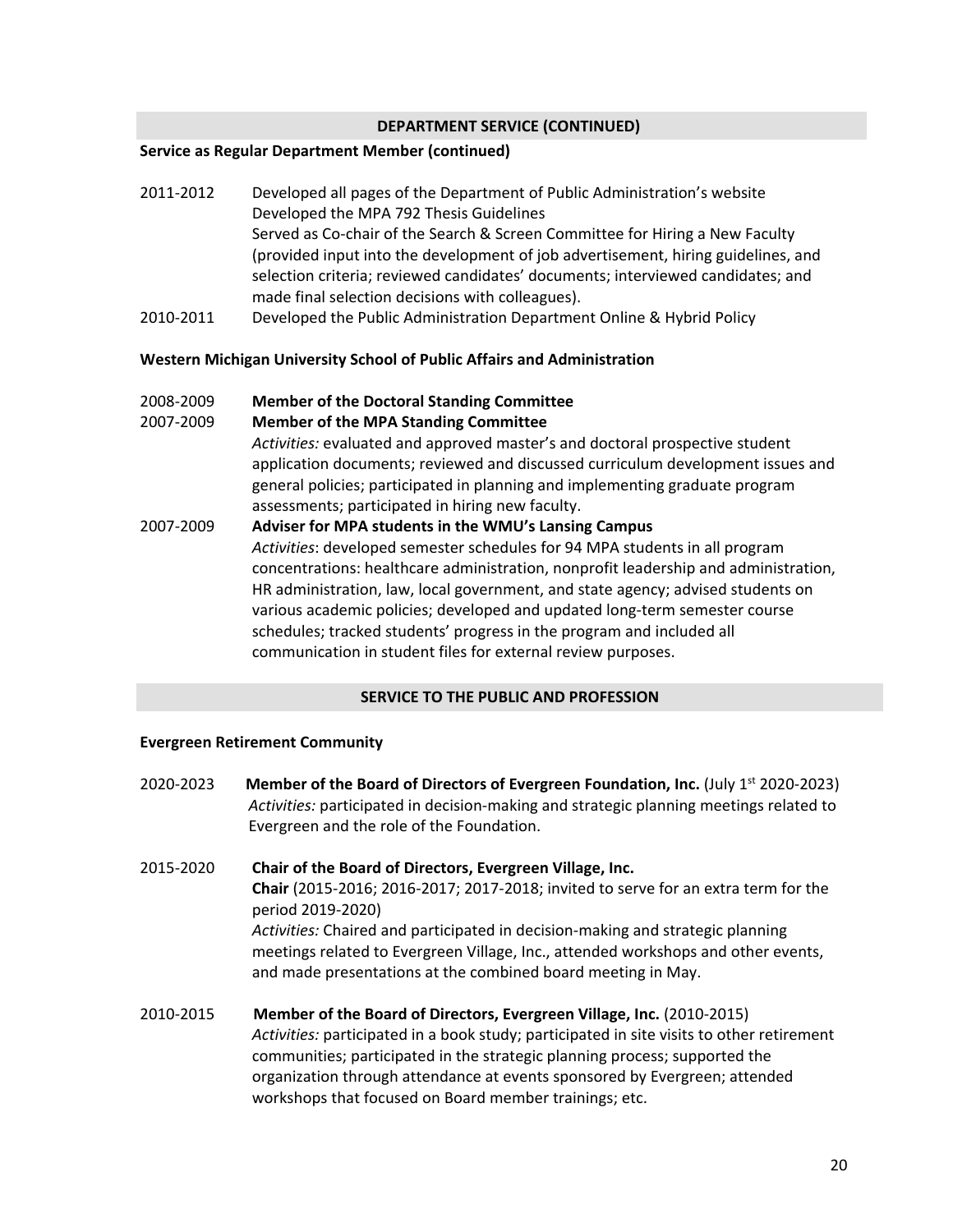#### **Oshkosh Area United Way**

#### 2009-2018 **Member of the Allocations and Community Investment Committee**

This committee is responsible for the identification of community needs and the evaluation of partner agency grant applications. It reviews program performance and makes funding recommendations to the Board of Directors. *Activities:* participated in the discussion of diverse community needs, evaluation of grant applications, and funding recommendations.

### 2010-Present **Allocation & Community Impact Panels Volunteer**

### **Community Investment Panel (Mental Health)**

*Activities:* reviewed grant proposals and participated in the panel's grant review meeting to decide funding allocations: 10 proposals in 2013, 16 in 2014, 11 in 2015, 14 in 2016, 11 in 2018, 11 in spring 2019, 17 in fall 2019, and 17 in summer 2020 + 8 grant interviews on Aug. 25, 2020 (12:00-4:00 PM); and 17 in summer 2021.

### **Community Investment Panel (Education)**

*Activities:* reviewed 9 grant proposals and participated in the panel's grant review meeting to decide funding allocations in 2017.

#### **Community Investment Panel (Nurturing Children & Strengthening Families)**

*Activities:* reviewed 41 grant proposals and participated in the panel's grant review meeting to decide funding allocations during the period 2010-2012.

#### **Community Development Block Grant/Oshkosh Funding Consortium**

#### 2011-2019 **Member of the Community Development Block Grant Committee**

The Consortium consists of four funding partners - the City of Oshkosh Department of Community Development, Winnebago County Department of Human Services, the Oshkosh Area Community Foundation, and United Way *Activities*: reviewed 13 grant proposals in 2009; 18 in 2012; 18 in 2013; 10 in 2014; 15 in 2015; 10 in 2016; 11 in 2017; 7 in 2018; and 15 in 2019; participated in agencies' interviews as well as meetings about final funding decisions and allocations.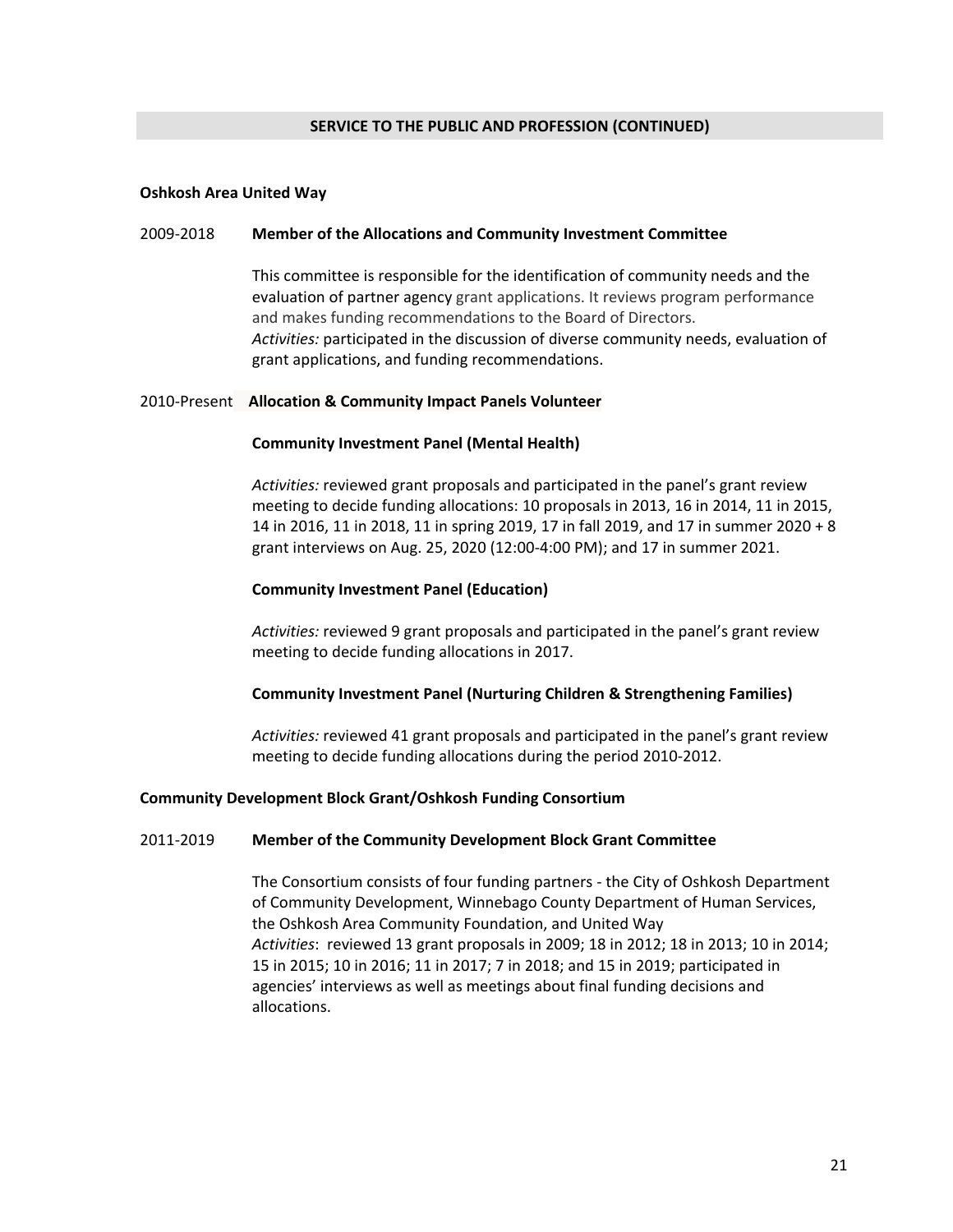#### **Oshkosh Area Community Foundation**

# 2015-2021 **Member of the Basic Needs Giving Partnership Grants Committee (2015-2018 and 2018-2021)**

*Activities:* attended committee meetings; prepared for and actively participated in team discussions, interviews, and other ad hoc meetings; reviewed and evaluated grant applications, including interviews and site visits, as needed; made recommendations for funding; monitored active grants through evaluations, site visits and interviews (typically four 45-minute visits in April/early May); provided strategic advice about the grant process, guidelines, community needs, and team effectiveness; participated in other workshops/meetings called by US Venture or the Community Foundations.

#### Specific reviews:

- In 2016, reviewed 7 grant proposals and participated in one grant interview and one progress review meetings in FVTC.
- In 2017, reviewed 6 grant proposals and participated in two grant interviews and two progress review meetings in FVTC.
- In spring of 2018, reviewed 7 grant proposals and participated in four grant interview/ progress evaluation meetings in Fox Valley Technical College. In fall of 2018, reviewed 2 progress reports, one assessment report, and one grant, and participated in four grant interview/ progress evaluation meetings.
- In spring of 2019, reviewed 11 grant applications, including 3 planning requests and one regional grant request; participated in 5 grant interview/ progress evaluation meetings; and participated in the allocation of funding of 15 projects. In fall of 2019, reviewed 4 grant applications and participated in 2 interviews, and participated in the allocation of funding of projects.
- In 2020, reviewed 8 grant proposals by Feb. 26; participated in grants proposal discussion on 3/2, 9-11 AM; reviewed 4 progress reports by 4/6; participated in grant interviews of 4 grants (May 11, 2020, 1:00-4:15 PM) and discussed these on May 18, as well attended the discussion of one grant review on May 26; participated in Kick-off Meeting (Sept. 16, 8-10 AM); reviewed four grants and discussed those via Microsoft Teams (Oct. 26, 3:30-4:30); reviewed four grants and discussed those via Microsoft Teams (Nov. 19, 12:30-1:30); reviewed three grants and discussed those via Microsoft Teams (Dec. 10, 12:30-1:30);
- In 2021, reviewed 23 grants and discussed those via Microsoft Teams (Jan. 7, Feb. 18; March 11; April 1, 26, 28, 29; May 13).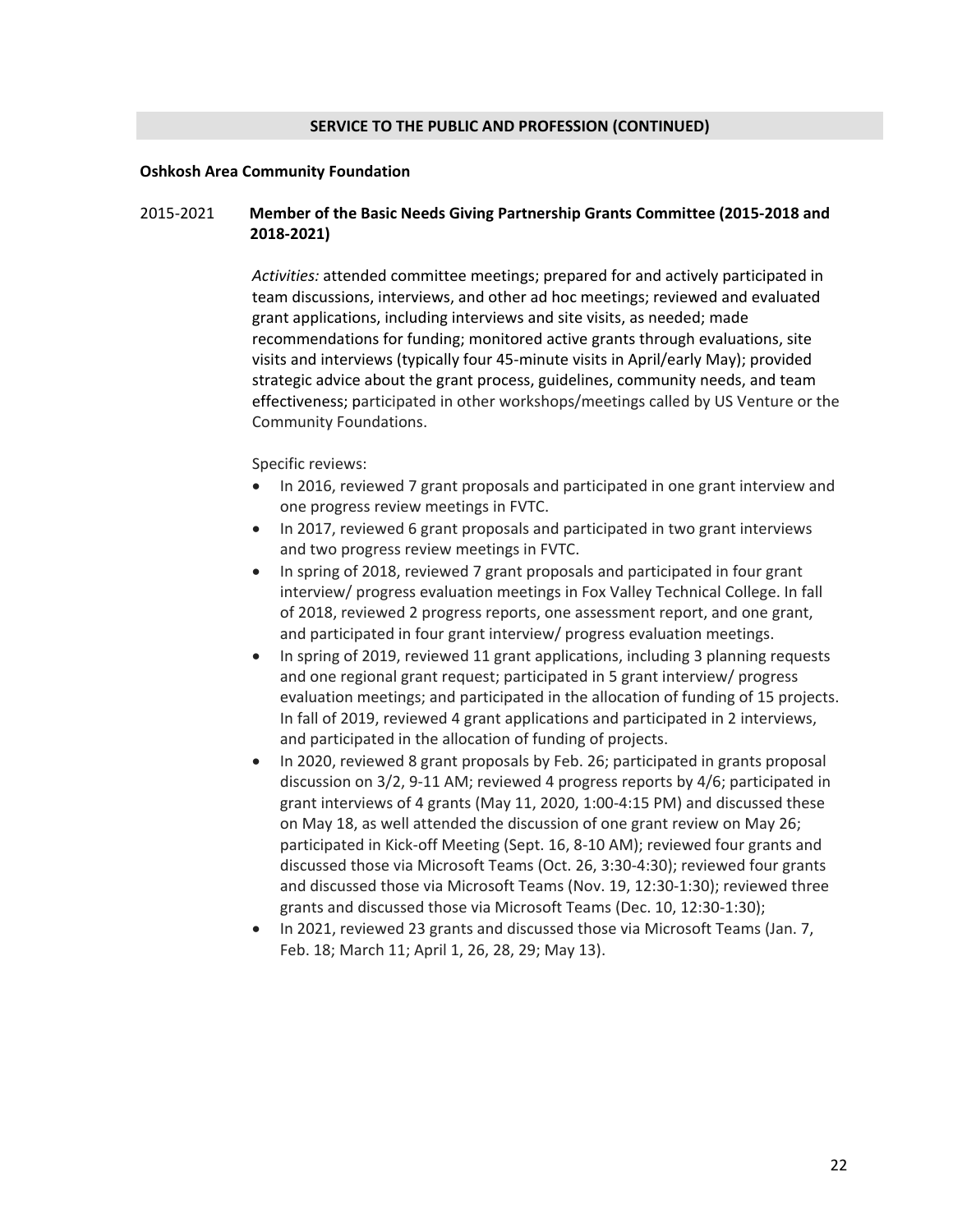- 2011-2014 **Member of Community Health Connections' Northeast Regional Research Council, UW Institute for Clinical & Translational Research, Appleton** *Activities*: participated in the Council's meetings and research presentations. In fall of 2014, the Community Health Connections program was redirected to focus on dissemination and implementation of translational research.
- 2009-2012 **The Northeast Wisconsin Rural Health Coalition, Green Bay, WI** *Activities:* participated in all coalition's meetings that focused on identifying public health research issues, recruitment of community and health provider partners, grant application, and others; crafted the coalition's directional statements; served as a co-investigator in preparing a grant proposal

# **Participation & Presentations in Community Conferences, Workshops, & Meetings**

- 2021/2 Oshkosh Area United Way Celebration, March 4, 2021 and March 2, 2022
- 2020 Participated in Oshkosh Area Foundation's Kick-off Meeting (Sept. 16, 8-10 AM).
- 2020 Delivered a presentation of the annual performance of Evergreen Village Board to the combined board meeting on May 5<sup>th</sup>, 2020 (3-5 pm).
- 2019 Participated in "Institute of Public Administration Scholarship Program Webinar" that focused on learning more about this program in Saudi Arabia for establishing collaborations with U.S. Colleges and Universities on Dec. 3, 2019.
- 2018 Delivered a Presentation to the Evergreen Village Board on "Contemporary Issues Facing Nursing Homes", Nov. 29, 2018, Evergreen Retirement Community.
- 2018 "Leading Age Annual Meeting + Expo", Philadelphia, PA, Pennsylvania Convention Center, October 28-31; participation at the conference, travel, and accommodation are sponsored by Evergreen Retirement Community, Oshkosh WI.
- 2018 "ELG Inspire Event" Participation in local government recruitment event which presented opportunities for a local government job, what to expect from a government career, paths to leadership, and pursuing graduate studies. The event was held at UWO, Sept. 13<sup>th</sup>.
- 2018 "Results-Based Accountability Workshop", the workshop was sponsored by United Way and Oshkosh Area Community Foundation, UWO Alumni Center, Jan. 16-17.
- 2017 "Poverty Outcomes and Improvement Network Team (POINT)", one-day learning Session that focused on groups sharing their improvement projects and harvesting their learning from their experiences within POINT, Liberty Hall, Kimberly, WI, September 27, 2017; event sponsored by Oshkosh Area Community Foundation.
- 2017 "Developing and Honing Your Leadership Skills as a Nonprofit Professional," delivered an educational presentation together with my colleagues during the Collaboration Workgroup Planning Committee, organized by United Way in JP Coughlin Center, Oshkosh, WI, September 5, 2017.
- 2016 "Measuring Program Effectiveness through Outcomes Workshop", Oshkosh Area United Way, a 4-hour session led by Dr. Susan Cramer, JP Coughlin Center, Oshkosh, WI, October 31, 2016. "Evergreen Educational Plunge & Strategic Visioning Retreat", Evergreen Retirement Community, Rowland Room, April 17, 2015.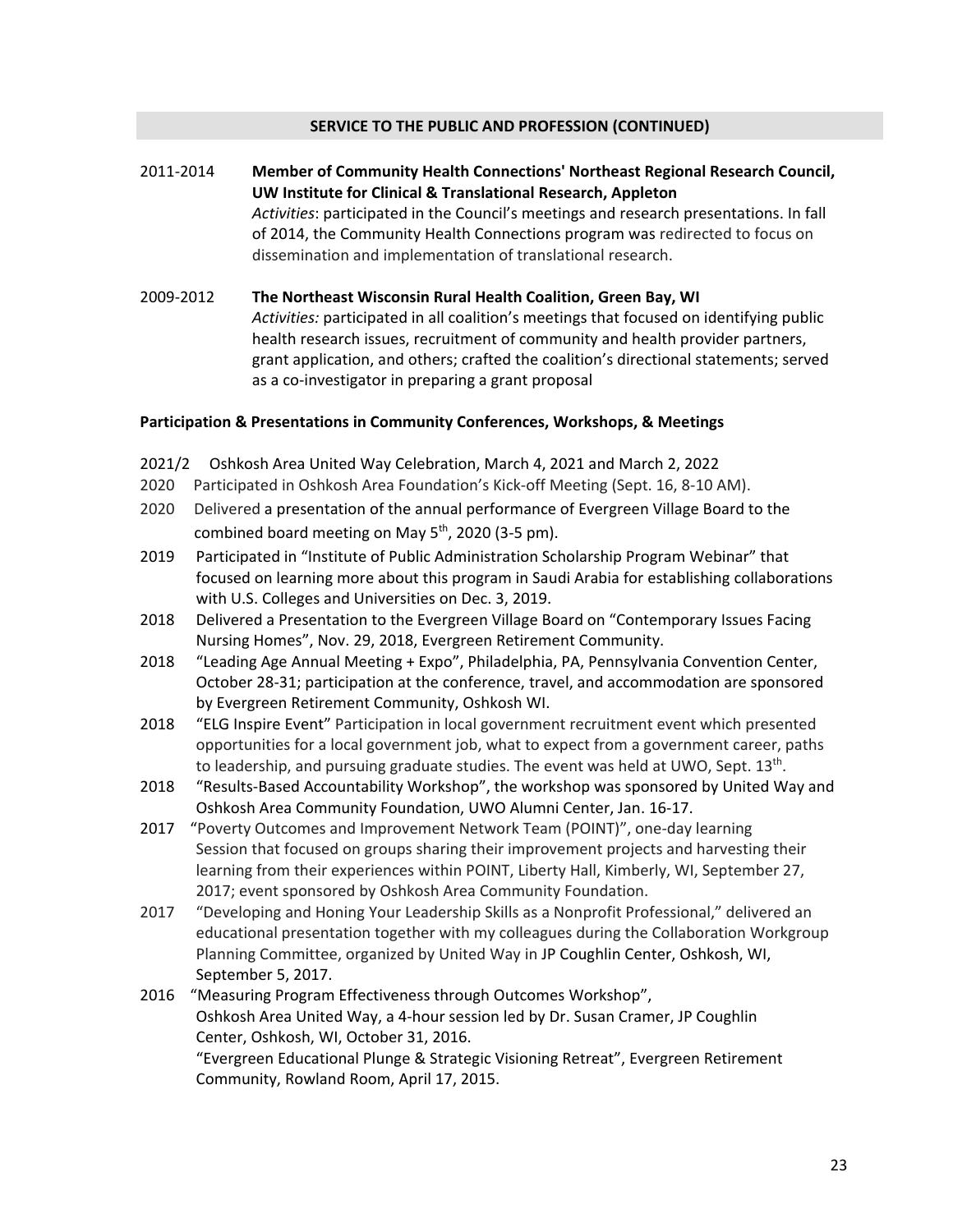#### **Participation & Presentations in Community Conferences, Workshops, & Meetings (continued)**

- 2014 "Get on Board": an all-day training event for Non-profit CEOs, Executive Directors and Board Members held October 29, 2014 at the Oshkosh Convention Center.
- 2013 "The Weight of the Fox Valley Metrics Group". Invited to participate in a meeting with other community leaders and educators that focused on brainstorming and identifying indicators for measuring obesity, Menasha, WI, Nov. 5.
- 2013 "The Weight of the Fox Valley: Bringing our Communities Together to Address Obesity". A two-day summit at Bridgewood Resort Hotel & Conference Center, Neenah, WI, 3/1 & 3/8.
- 2012 "Leading Age Annual Meeting: Inspire, Serve, Advocate". Delivered a 54-slide educational presentation to the Village Board of Directors meeting at Evergreen Retirement Community.
- 2012 "2012 LeadingAge Annual Meeting & Exposition," Colorado Convention Center. The five-day participation in the conference, interstate travel, and accommodation were entirely funded by Evergreen Retirement Community, Oct. 21-24.
- 2011 "Around the World at Holidays" Invited by the Director of Webster Stanley's Elementary School to present to fifth grades "Christmas in Bulgaria". The event was sponsored by Noon Kiwanis & Webster English as a Second Language Department.

### **Service as Peer Reviewer for International and National Scholarly Journals**

| Since 2016        | <b>International Journal of Nursing Management</b>                                    |
|-------------------|---------------------------------------------------------------------------------------|
|                   | Activities: reviewed 9 manuscripts: 2016 (1), 2017 (1), 2018 (2), 2019 (5), 2020 (1), |
|                   | and 2021 (1).                                                                         |
| Since 2016        | <b>CIN: Computers, Informatics, Nursing</b>                                           |
|                   | Activities: reviewed 2 manuscripts: 2016 (1), 2018 (1), and 2020 (1).                 |
| <b>Since 2011</b> | The Journal of Health Administration Education                                        |
|                   | Activities: reviewed 4 manuscripts: 2011 (1), 2012 (2), and 2016 (1).                 |
| <b>Since 2009</b> | <b>Nursing Ethics; U.K.</b>                                                           |
|                   | Activities: reviewed 19 manuscripts: 2009 (1), 2010 (1), 2013 (3), (2014) (2), 2015   |
|                   | (3), 2016 (1), 2017 (5), 2018 (2), 2019 (1), 2020 (1), 2021 (1).                      |
| Since 2013        | <b>The Gerontologist</b>                                                              |
|                   | Activities: reviewed one manuscript in 2013.                                          |

#### **Memberships in Academic Societies (Present and Past)**

American Academy on Communication in Healthcare (Present) The American Society for Public Administration (Present) The Gerontological Society of America The Academy of Management Society for Business Ethics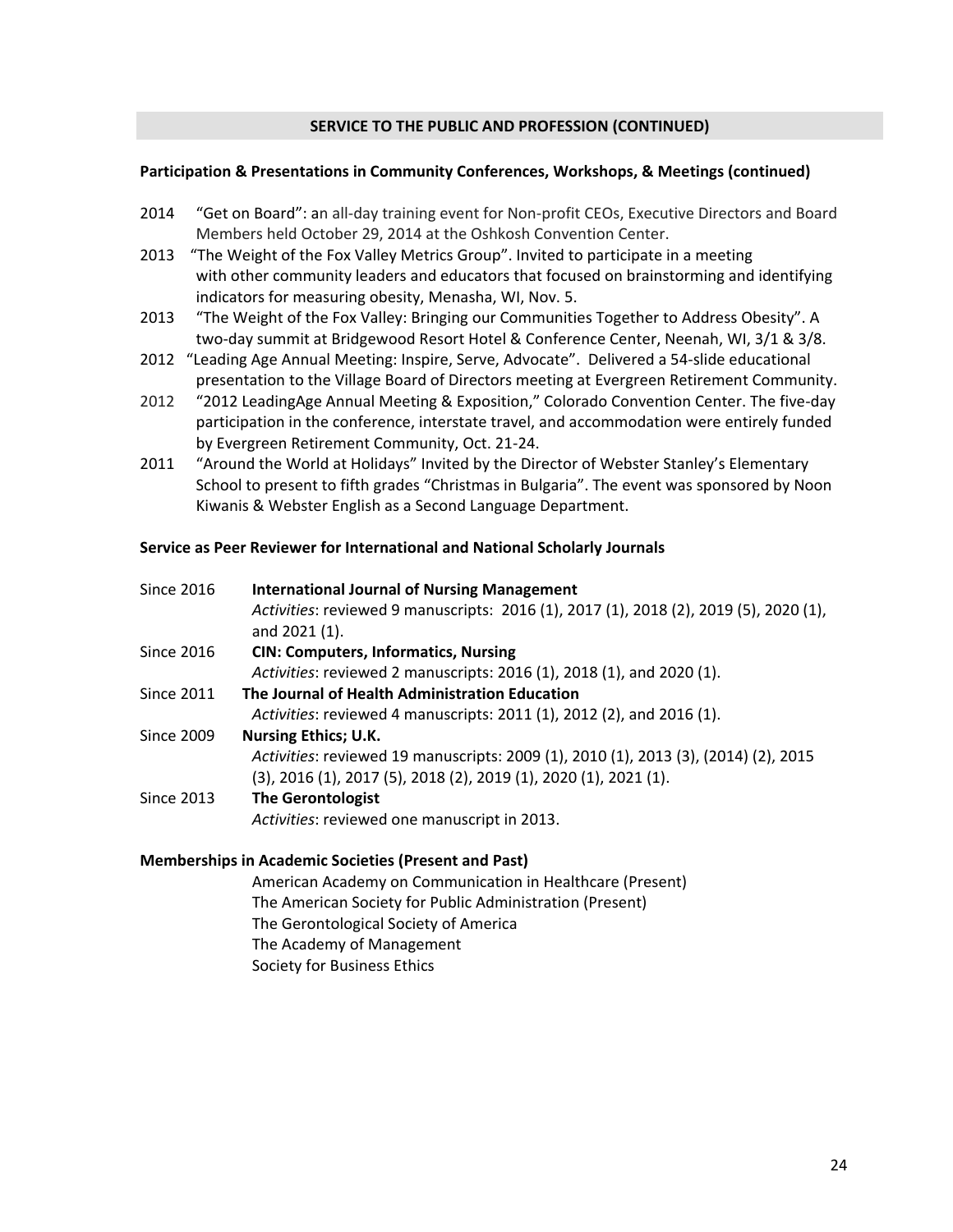# **Service as Peer Reviewer for Academic Conferences**

2014-2015 **The Gerontological Society of America Annual Scientific Meeting** *Activities*: reviewed two symposium proposals and eight abstracts in 2014 2010-2018 **Academy of Management Annual Meetings** *Activities*: reviewed more than 27 manuscripts and symposium papers: 5 manuscripts in 2010, 8 in 2011, 5 in 2012, 4 in 2013, 2 in 2014, and 3 in 2018 (33, 40 and 6 pages long).

# **PROFESSIONAL DEVELOPMENT**

# **Participation in Workshops, Conferences, and Trainings**

| 2022 | OPID Spring 2022 Conference, "The Joys of Teaching and Learning Cultivating a<br>Community," held virtually April 22 and April 29, 2022. |
|------|------------------------------------------------------------------------------------------------------------------------------------------|
|      | "Keep This in Mind: Supporting Mental Health on Our Campus," April 21, 2022, Professional<br>Development Institute                       |
|      | "2022 Gender Equity Council Leadership Workshop," a day-long workshop, Mar 17,2022.<br>"Security Awareness Training" (Feb. 17, 2022)     |
| 2021 | "IFSAC conference," attended it in relation to FEAM accreditation, 3/29-4/9, 2021.                                                       |
|      | "Introduction to the Wisconsin Retirement System for UW Oshkosh" Oct. 26, 2021.                                                          |
|      | "Equity-Minded Wellness and Equity-Minded Pedagogy", Faculty College May 24-27, 2021.                                                    |
|      | "Beyond Surviving", CETL, April 26, 2021                                                                                                 |
|      | "Monitoring Student Engagement with Course Analytics," CETL, April 15, 2021                                                              |
|      | "Creating Community in the Classroom," CETL, March 2, 2021                                                                               |
|      | "Title IX and Clery Act Refresher Training", Aug. 24, 2021                                                                               |
|      | "Zoom Online Training Session", Sept. 1, 2021                                                                                            |
| 2020 | "Sexual Harassment, Title IX", June 10, 2020 in CANVAS                                                                                   |
|      | "CITI Program-Social & Behavioral Research - Basic/Refresher", June 16,2020                                                              |
|      | "The Titan Safety Training and the Titan Safety Promise" in CANVAS, Sept. 3, 2020                                                        |
|      | "Supervisor Training", Sept. 25, 2020 in Collaborate Ultra                                                                               |
| 2019 | "Canvas Training", a week-long training, June 11-15, Polk Idea Lab 7                                                                     |
|      | "Data Security and Privacy", 90-min online training, Dec. 2, 2019                                                                        |
|      | "Search and Screen Training", 11:30-2:00 pm, Nov. 6, 2019                                                                                |
|      | "Child Abuse and Neglect", Oct. 9th, 2019                                                                                                |
| 2018 | "Data Security and Privacy", 90-min online training, Nov. 4, 2018.                                                                       |
|      | "Academic Leaders Workshop", January 18, Alumni Center 140C - Ballroom                                                                   |
| 2017 | "Pay Plan Training", completed December 8.                                                                                               |
|      | "Checkpoint: Data Security and Privacy", completed November 29.                                                                          |
|      | "UW Oshkosh Mandatory Online Title IX Training", completed April 26.                                                                     |
|      | "CITI Social & Behavioral Research" Refresher Courses, completed July 15.                                                                |
| 2017 | "Academic Leaders Workshop", May 19, Alumni Center.                                                                                      |
| 2015 | "Academic Leaders Workshop", May 21, Sage 1232.                                                                                          |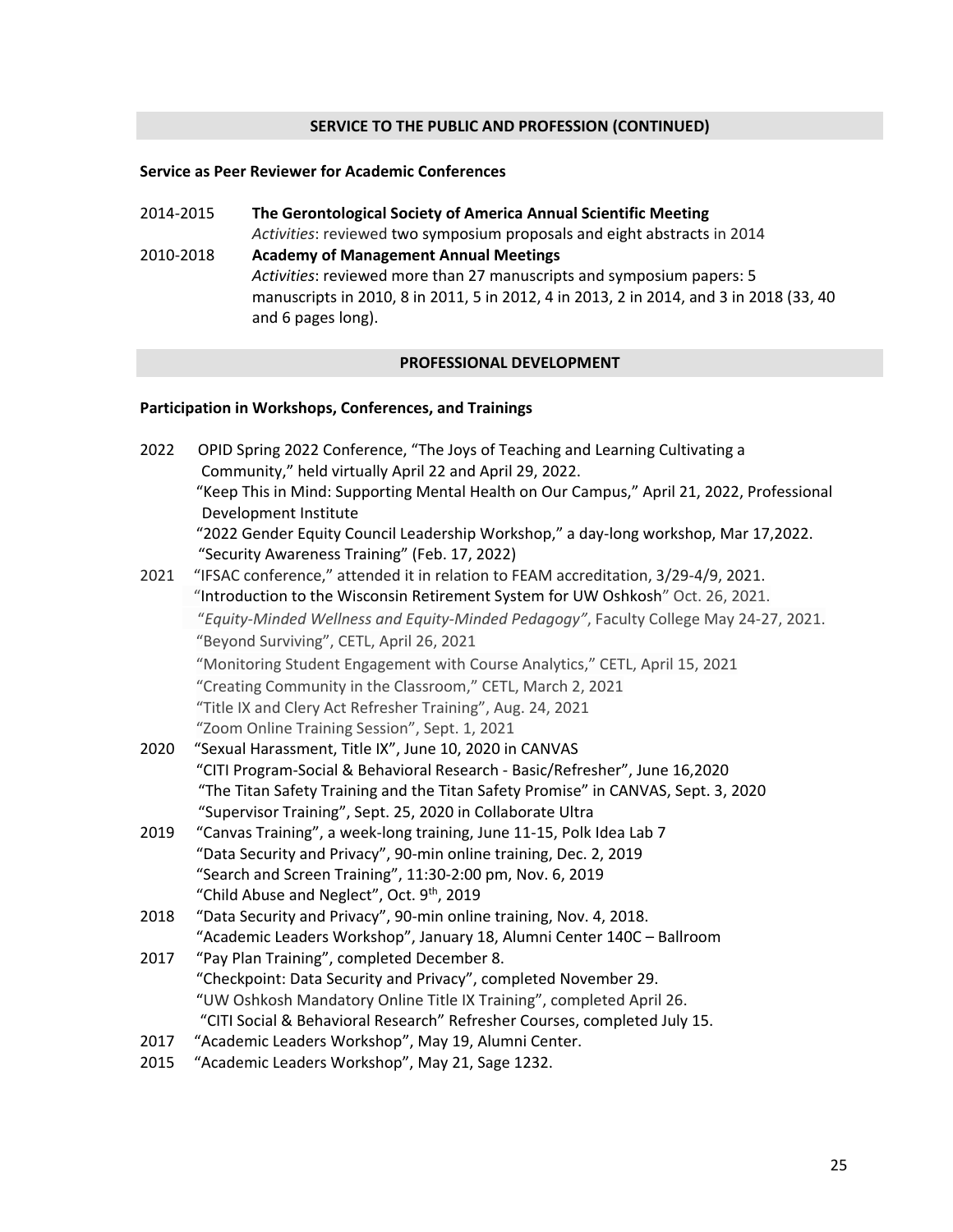# **PROFESSIONAL DEVELOPMENT**

# **Participation in Workshops, Conferences, and Trainings (continued)**

2014 "Changing the Culture of Safety," a risk management training, Nov. 19. "The Scholarship of Teaching and Learning: Institutional Strategies" "Signature Question Workshop: Intercultural Knowledge and Competence" "Upgrade to D2L 10.1 Preview Sessions" "CITI Social & Behavioral Research" training completed 9/26/2014. 2013 "Workshop on Inclusive and Efficient Ways of Responding to Student Writing" 2013 "Wisconsin Desire2Learn Ignite Regional User Forum," UW Conference was held at Sheraton Madison Hotel, Madison, WI. The registration funded by UWO OCE, Nov. 8. 2012 "COLS Innovations in Pedagogy Workshop" NEW ERA Faculty Conference "Integrating Sustainability into Your Teaching" 2011 "Lesson Study for College Teaching and Learning", held at the Pyle Center, UW Madison. The one-day workshop and travel were funded by OPID. "Best Practices in Teaching for Learning" NEW ERA Conference, Lakeshore Technical College, Cleveland, WI. Travel and participation were funded by UWO. "Diversity, Inclusivity and Civility: Developing and Enhancing Students' Cultural Competence" workshop "Animal Care and Use & Human Subjects" webinar training "Innovations in Pedagogy Workshop" " Discussion on Global Learning" meeting " Focus Group on Faculty and Staff Experiences" meeting "Effective Feedback on Student Writing in Online Environments" 2010 "Funding Strategies Brainstorming Session" workshop "Embedding Inclusive Excellence into the Curriculum: Sharing LGBTQ Best Practices Conference" "How to Help a Student in Distress" training "Initiative on Success for Students of Color in Gateway Courses 2009 "Helping Students Learn from Ethical Failures" seminar "Becoming a Successful Online Instructor" training "Defining Web Site Structure and Building a Plone Site," workshop 2009 "D2L and TurnItin Training by the Division of IT" ASPA Region 4 Annual Conference "Post-Bush: A new administration and the future of public service organizations." Erberhard Center, Grand Rapids, MI.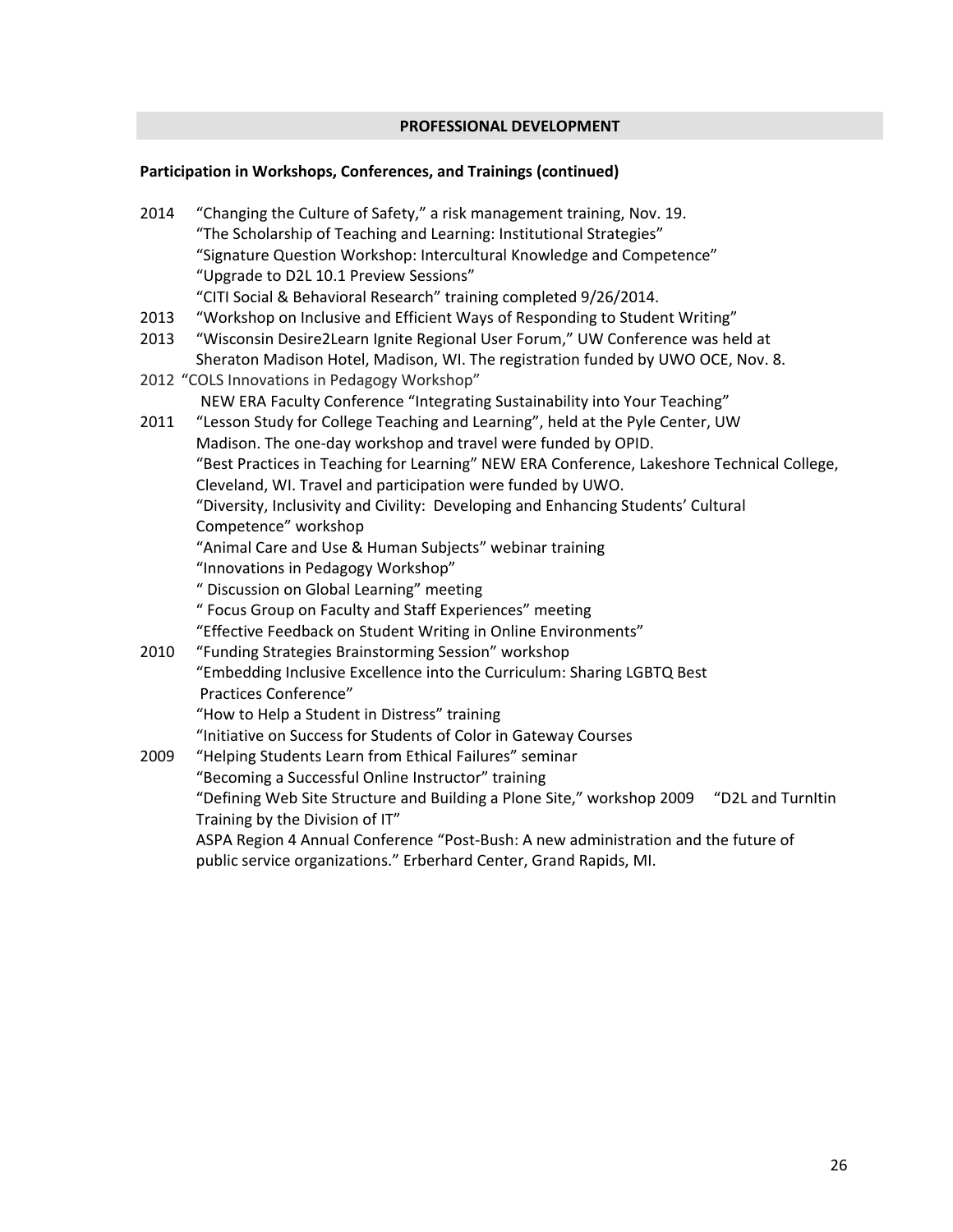# **PROFESSIONAL DEVELOPMENT**

# **Participation in COLS Dean Symposiums**

|      | 2022 "The Hexagon History Art Project of the Nanking Massacre in China and 228 Massacre in<br>Taiwan"                                                                 |
|------|-----------------------------------------------------------------------------------------------------------------------------------------------------------------------|
| 2021 | "The Nazi Origins of Alien"                                                                                                                                           |
|      | "Predictors of Violence Reported by Female and Male Inmates in Wisconsin State Prisons"                                                                               |
| 2020 | "Predictors of Violence Reported by Female and Male Inmates in WI State Prisons"                                                                                      |
|      | "The Nazi Origins of Alien"                                                                                                                                           |
| 2020 | "Drinking, driving, and detox: Managing individuals with alcohol issues in the local jail."                                                                           |
| 2019 | "Running Injury Risk Factors"                                                                                                                                         |
|      | "An Experimental Analysis on the Accuracy & Reliability of Eyewitness Accounts"                                                                                       |
| 2018 | "Milwaukee's School Voucher Legacy"                                                                                                                                   |
|      | "Industry inspired teaching & research in Mechanical Engineering Program"                                                                                             |
|      | "The New People: The Limits of Innovation in Television's Classic Network System"                                                                                     |
| 2017 | "Applied Sociology: Refugee Resettlement and Other Examples"                                                                                                          |
|      | "The Theatre of Death: Rituals of Justice during the English Civil Wars"                                                                                              |
|      | "Bio-Inspired Catalysts for the Production of Sustainable Fuels"                                                                                                      |
| 2016 | "Social, Economic, & Environmental Benefits of Healthy Recreational Water"                                                                                            |
|      | "Correcting the Record: Removing the Fritse Park Historical Marker"                                                                                                   |
|      | "Wisconsin Ousts Cupid: Wisconsin's Eugenic Merit Experiment                                                                                                          |
| 2015 | "Scribe, Student, Teacher, and Preacher: The Career of Friar Johannes Sintram"                                                                                        |
|      | "The Development of Dramatic Baritone in the Nineteenth Century"                                                                                                      |
|      | "The Bioarchaeology of Verteba Cave, Ukraine"                                                                                                                         |
| 2014 | "Radioactive Waste, Environmental Justice, and the Discourse of Sustainability"                                                                                       |
|      | 2013 "The queer kind of English that my queer French deserves:' Samuel Beckett"                                                                                       |
|      | "One-Eyed Sarah: A Look at Race & Welfare in the Age of Jefferson"                                                                                                    |
|      | "Nanoparticles in the Body: Can Additives in Your Diet Affect Your Health"                                                                                            |
| 2012 | "Sources of Information that Influence Social Service Policy Decisions: A Context for Actively                                                                        |
|      | Engaging Students in Social Science Research"                                                                                                                         |
|      | "Judging Janet Jackson: Deference to Adm. Agencies in the U.S. Court of Appeals"                                                                                      |
| 2011 | "More than just Bones: Interpreting Function and Behavior in Fossil Vertebrates"<br>"From Campus to Prison: Teaching the Inside-Out Course at Taycheedah Correctional |
|      | Institution"                                                                                                                                                          |
|      | "Missing Voices: Understanding Group Identity and War Attitudes Among Civilians"                                                                                      |
|      | "Investigating Evolution of Adult Feeding Behaviors in Vampire & Tiger Moths"                                                                                         |
|      | "Oshkosh Neighborhood Project: Using Community-Based Action Research to Explore What                                                                                  |
|      | Makes a Neighborhood and Why it Matters"                                                                                                                              |
|      | "From Immanent Design to Intelligent Design"                                                                                                                          |
| 2010 | "Tough Times: How Do Primates Cope with Resource ScarcityIndonesia?"                                                                                                  |
|      | "Metal Casting: in the UW System: Keeping the Fire Alive"                                                                                                             |
|      | "Jazz History-the Ultimate Humanities Course"                                                                                                                         |
|      | "The Paradoxical Effect of Obstacles on Love, Romantic Anger"                                                                                                         |
| 2009 | "The Diatoms, Nature's Smallest Greenhouses"                                                                                                                          |
|      | "Out of the Fiery Furnace: Jewish Americans, African Americans, and Representations of                                                                                |
|      | Suffering in Children's Literature"                                                                                                                                   |
|      | "Children at the Great Divide: Cold War Policy in Berlin 1945-1955.                                                                                                   |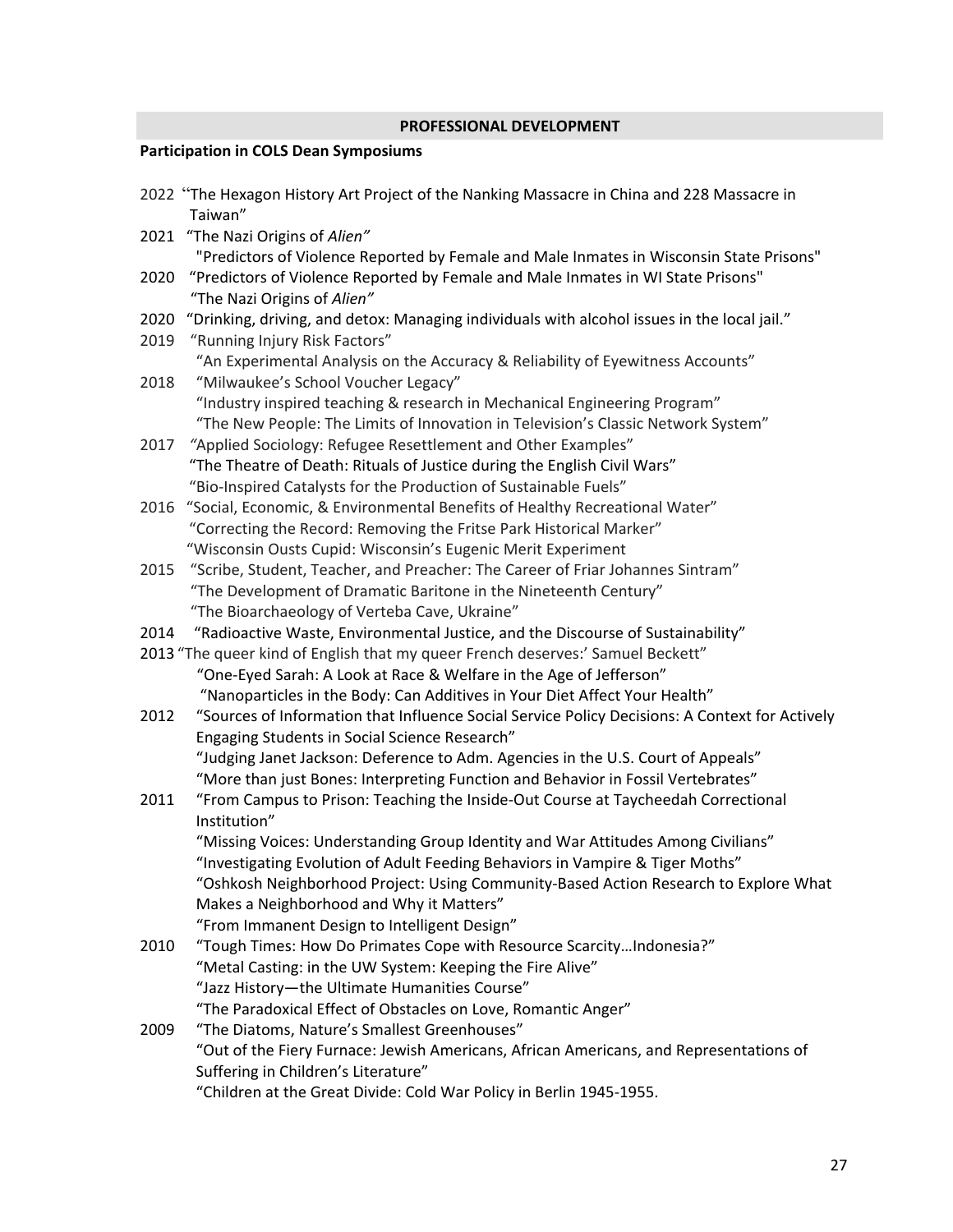### **PROFESSIONAL DEVELOPMENT**

### **Participation in UW Oshkosh the Provost Teaching and Learning Summit**

- 2021 17<sup>th</sup> Annual Provost Summit on Teaching and Learning: "UWO Drive Toward Becoming an Emerging Hispanic-Serving Institution"
- 2015 Provost's Teaching and Learning Summit 15: "Revitalizing the Wisconsin Idea"
- 2013 Provost's Teaching and Learning Summit 13, "Global Perspectives"
- 2012 Provost's Teaching and Learning Summit 12, "Civic Engagement & Student Learning"
- 2011 Provost's Teaching and Learning Summit 11, "Collaborating...for a Change"
- 2010 Provost's Teaching & Learning Summit 10, "Faculty & Staff Roles in Student Success"
- 2009 Provost's Teaching and Learning Summit 09, "Transformative Teaching"

# **Participation in UW Oshkosh CETL Workshops**

2022 " Innovative Teaching and Learning in the UW System" "Learning Tips for Long-term Retention and Recall" 2021 "Creating Community in the Classroom" "Monitoring Student Engagement with Course Analytics" "@ Beyond Surviving"

"Zoom Online Training Session"

- 2016 "Assessing Application, Integration and Synthesis of Learning Experiences" "Unwrapping Integrated Learning*:* What Do We Know About Student Learning?" "Incorporating Digital Projects into the Classroom"
- 2015 "Capstone Assessment: Portfolio-Based Assessment- Helping Students Showcase Their Learning"

"Capstone Assessment- Papers, Projects, and Performances: Creating Culminating Learning Experiences"

- 2013 "SOTL Scholars Showcase & Luncheon"
- 2013 "SOTL Scholars Showcase and Luncheon"
- 2012 "Lessons Learned: Looking Back, Looking Forward" "Senior SOTL Scholars Showcase & Innovations in Pedagogy" "Online Teaching & Learning Bells & Whistles" "Techniques for Motivating Students" "Course Content & Materials in D2L" "Online Teaching Theories"
- 2011 "SOTL Scholars Showcase"
- 2010 "Leading discussion" "Grading" "Active learning" "Lecturing to engage" "Newspapers and College Curriculum: Best Practice Pedagogy" "Memoir Writing" 2009 "Adapting to On-Line Teaching and Learning"
	- "Making Meaning with Metaphors"
		- "SOTL Starter Grant Questions"

"SOTL Scholars Showcase and Luncheon" & "SOTL: An Introduction"